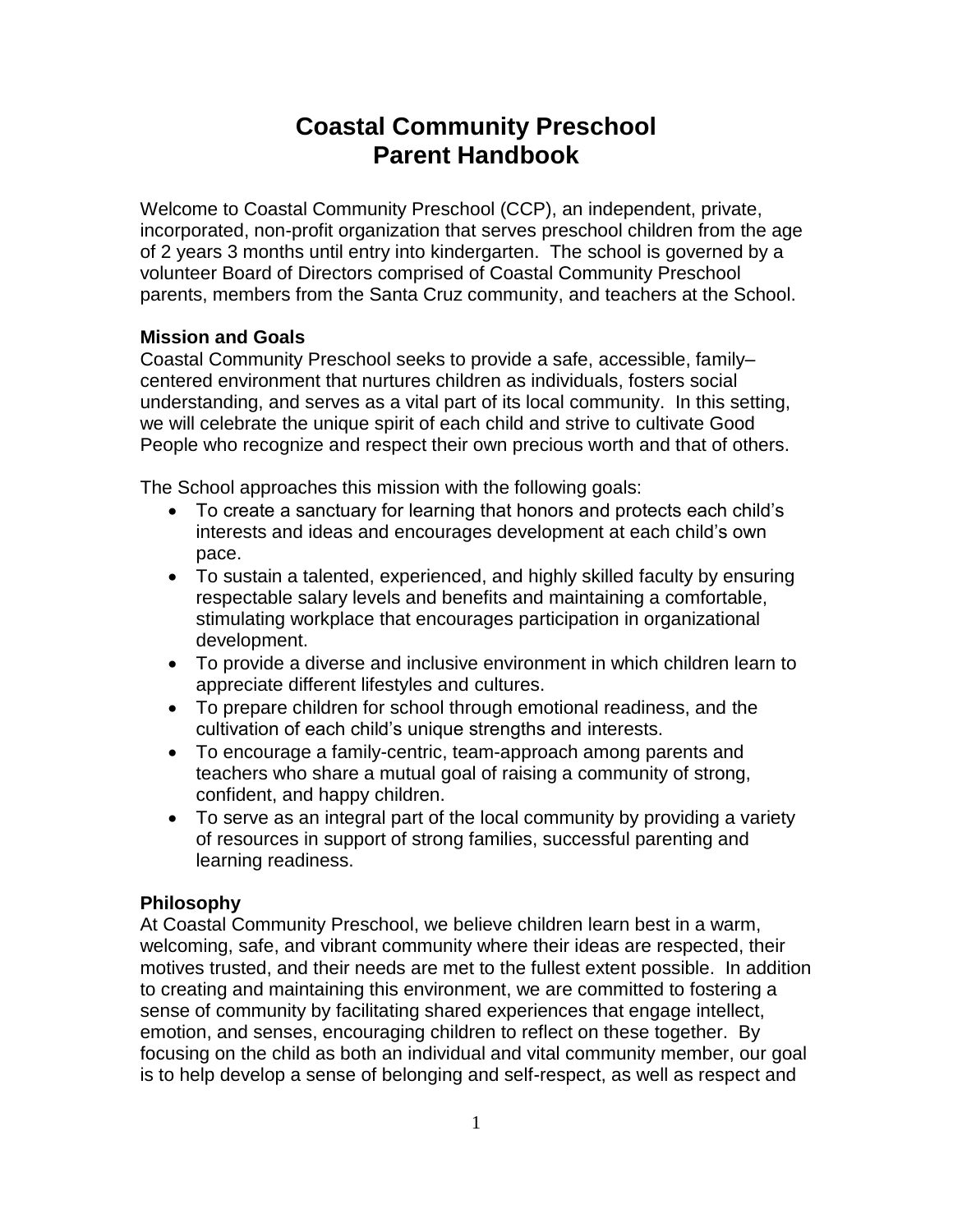compassion for others. We believe children have to develop socially in order to be prepared for school academically.

We are committed to providing developmentally appropriate experiences for all students. To do this, we must consider each child's developmental readiness and learning style. We also strive to create an excitement for learning by encouraging children to recognize and appreciate their own interests and talents. To this end, Coastal Community teachers provide a large palette of rich and varied experiences, enabling children to explore many different avenues of creativity and learning. Teachers offer positive guidance to help children navigate the many possibilities, and hone in on those that build their self-esteem, enhance problem-solving skills, and create an enthusiasm for further discovery.

# **Admissions Policies and Procedures**

Coastal Community Preschool is licensed to provide the following program:

- We may accept children into the program when they reach 2 years 3 months of age up until entry into kindergarten.
- We do not require that children be toilet trained.
- We accept children with physical or other limitations on an individual basis, contingent upon our ability to meet their needs.
- We maintain a policy of non-discrimination regarding race, creed, color, sex, sexual orientation, national origin, or disability.
- The Director on site can arrange parent observations of the classrooms and answer specific questions about the program. Prospective preschool children are welcome to accompany parents during an observation visit.
- The Director will meet with the parent and child to determine whether the program can meet the needs of the child and the family.
- All entering preschool children must have up-to-date immunization records, a physician's health report, and emergency information on file in the preschool office before beginning school.

# **Non-Discrimination Policy**

Coastal Community Preschool does not discriminate against families, employees, or applicants for employment because of race, color, religion, national origin, ancestry, disability, medical conditions, marital status, gender, sexual orientation,

pregnancy, age (over 18 for staff members), veteran status, or any other nonmerit factors unrelated to job duties. Such action shall include, but not be limited to the following: recruitment, advertising, layoff or termination, rate of pay or other forms of compensation, and selection for training, employment, advancement, demotion, or transfer. Any person who believes that they have been discriminated against can contact the CCP Board of Directors.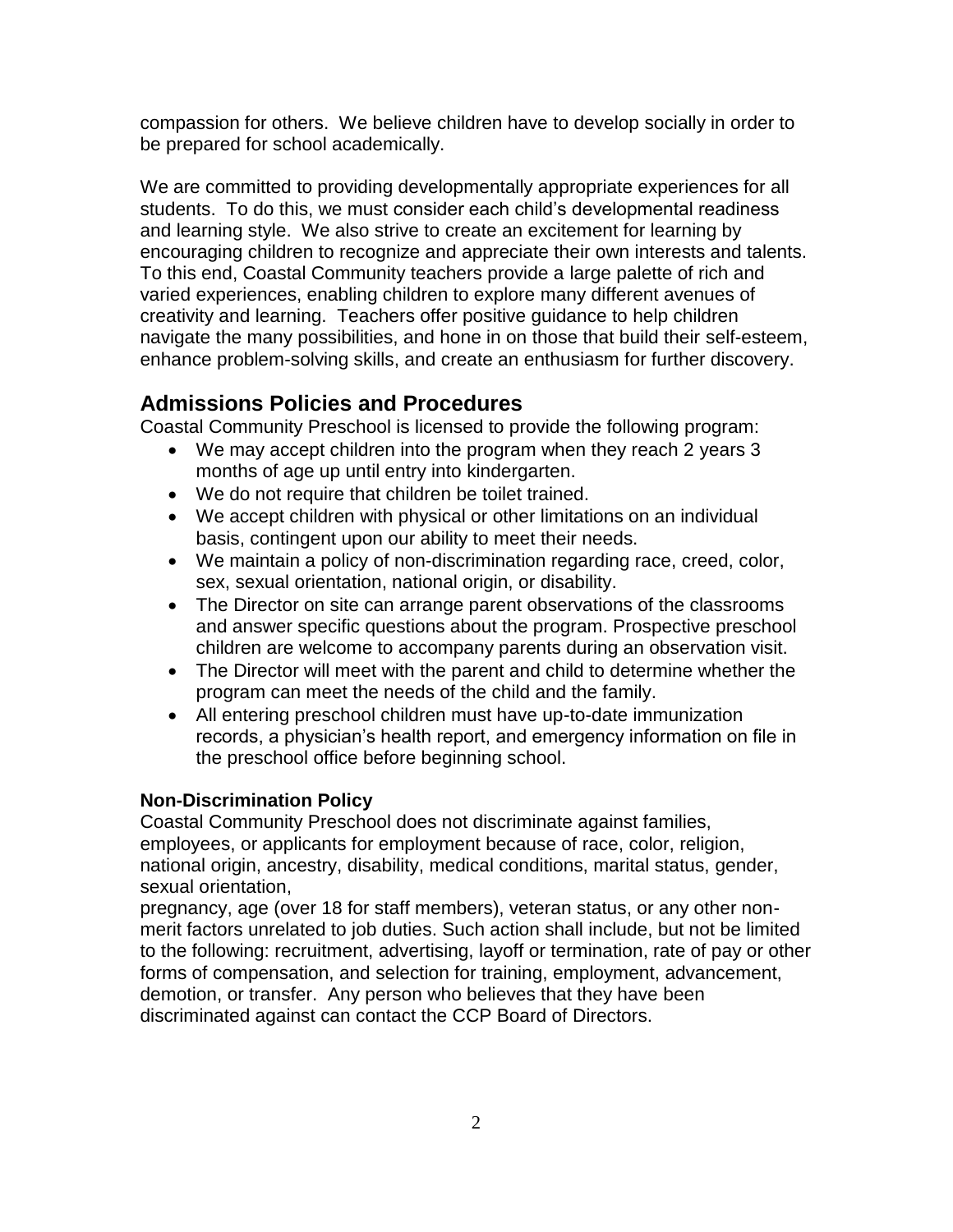The School is licensed by and is accountable to

State Department of Social Services Community Care Licensing 111 North Market Street, Suite 300 San Jose, CA 96117 408.277.1286

# **Personal Rights – Children and Parents**

All parents will receive a copy of the Personal Rights Statement (children's) and the Parent's Rights Statement which will need to be read, signed, and placed in the child's file along with the following forms:

- Consent for Medical Treatment
- Child's Pre-admission Health History/Parent's Report
- Identification and Emergency Information
- Physician's Report with updated immunization records and TB test
- Signed admissions agreement
- If applicable, a Needs and Services Plan

A licensing agent has the authority to stop by the school at any time, with or without advance notice to perform a health and safety inspection. This person has the authority to interview individual children. The State Licensing Agency may be contacted by parents at any time. (See above contact information)

# **Additional Policies**

- The regular school year runs from August-the beginning of June. The first tuition payment is due August 1 of each school year. Thereafter, tuition payments are due by the first of each month, September through May.
- All tuition payments are made payable to Coastal Community Preschool and should be delivered to the School. There is a tuition folder in the parent file in each classroom.
- Tuition payments are considered to be late if not received by the fifteenth of the month and are subject to a \$25 per month late charge.
- Extended care is available on a first come, first served basis and billed hourly at the rate of \$15 per hour.
- You must record the extended Care hours your child uses on the sign in sheet in the last column. You will be billed on your next monthly billing statement.
- **Late pick-up charge: a charge of \$20.00 for every 5 minutes** will be applied **If the parent or guardian is late picking up a child after their contracted schedule pick up time**

The fee will be enforced after all partial day schedules also; 12:40, 4:40 and at 6:01.

**The Preschool official closing time is 6:00PM** for full day schedules. This fee will be applied regardless of notification to the preschool regarding you being late. Late pick-up care charges are in addition to tuition and fees for the student's regular Preschool program.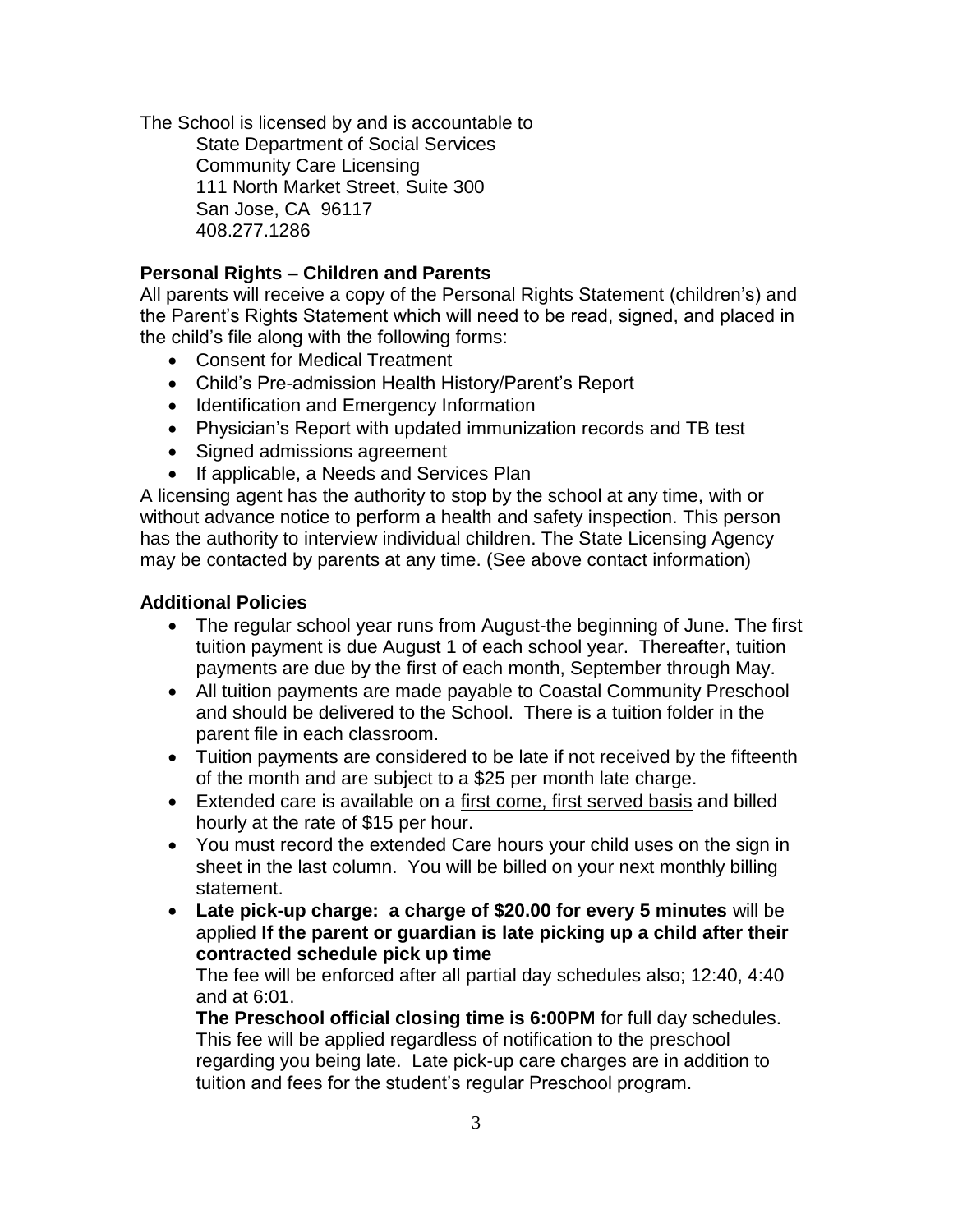- A summer program is available for an additional fee.
- Financial Aid Coastal Community Preschool provides a limited amount of need based financial aid. Calculations are made by an independent organization (School and Student Services by the National Association of Independent Schools). All financial aid applications and family data are completely confidential. For more information call or see Marci Soler in the CCP office.
- Coastal Community Preschool admits students of any race, color, national and ethnic origin to all rights, privileges, programs, and activities generally accorded or made available to students at the school. It does not discriminate on the basis of race, color, national and ethnic origin in the administration of its admissions policies, financial aid, or other schooladministered programs.
- **Tuition is subject to change annually.**

# **Schedule and Programs**

Coastal Community Preschool offers three programs for the preschool child:

- Classroom 1 is for children  $2.3 3.5$  years of age.
- Classroom 2 is for children 3-4-year-old.
- Classroom 3 is for children who will be old enough to go to kindergarten the following school year.

Each classroom has a professional staff with training in early childhood education and is dedicated to meeting the needs of your children and their families. All programs maintain a child/teacher ratio of approximately 7/1.

Following a ten-month school calendar, August to June, the School is open five days per week, excepting holidays and other closure dates. We open at 7:30 AM and close at 6:00 PM. Within those hours we offer a variety of schedules.

There is a eight-week summer program available. The Summer Program applications will be distributed in March.

# **Teaching Assignments**

At CCP we teach in teams. It is of paramount importance that every child receives the attention s/he deserves, and we find that our teacher to child ratios help us to achieve this goal. Teaching teams work closely with one another to assess developmental growth, plan curriculum, devise strategies for challenging situations, and provide excellent classroom management.

# **Curriculum**

At CCP we believe in the value and the power of play. For the preschool aged child, play is work! Play is an absolutely essential process by which children make sense of the world around them. Through play children learn who they are, what they can do, and what they can become. A play-based curriculum helps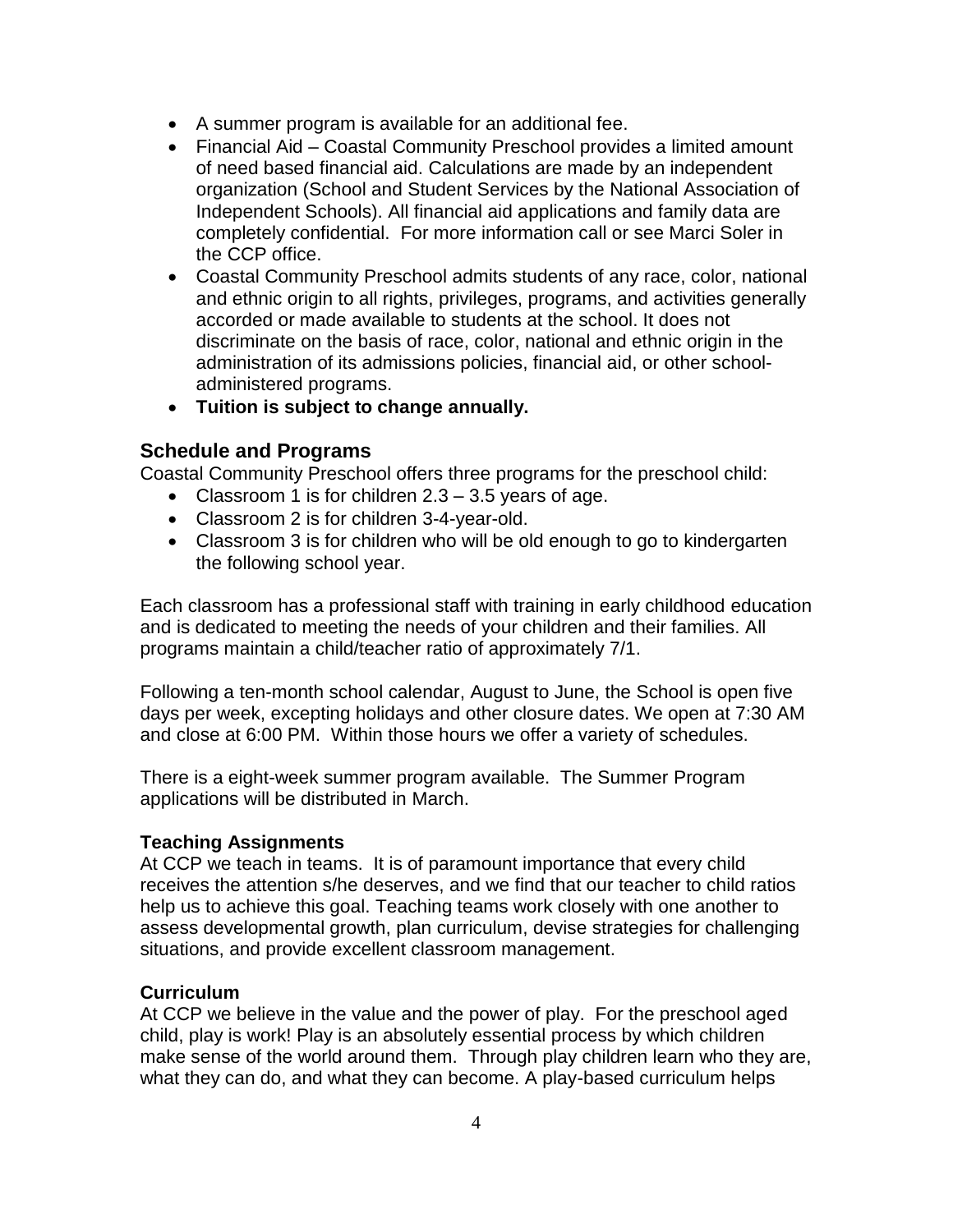prepare children for their future experiences at CCP as well as in kindergarten, elementary school, and beyond.

Coastal Community offers a full, developmentally appropriate academic curriculum, which includes early literacy and mathematical concept activities, as well as an exploration of the arts and sciences. Throughout the year we will demonstrate and document how your child plays and what they learn in the process. We hope you will take time to appreciate and understand the value of the different learning centers in your child's classroom. We strive to create playrich environments where children can test their capabilities, where they can dare to dream.

Our chief function here at CCP is to create a community and environment that is safe … physically, emotionally, and intellectually. We actively utilize the emergent curriculum method to help children clarify their interests and come to deeper understanding about topics they are interested in. We strongly value the Anti-Bias Perspective which helps children come to understanding about their similarities and differences.

We will update you about your child's process and, when necessary, alert you to potential gaps that may require extra attention and focus. Unit blocks, puzzles, manipulative toys, simple board games, picture books; audio recordings and musical instruments; art materials such as markers, paint, glue, and scissors; dramatic play materials such as dolls, dress up clothes, props, and puppets; and sand and water toys are available. Opportunities for cooking, gardening, creative movement, and dramatics are also offered.

Teachers provide a variety of activities and materials that are selected to

- emphasize concrete experiential learning.
- encourage children to think, reason, question, and experiment.
- encourage language and literacy development.
- enhance physical development and skill.
- build upon their curiosity to initiate discoveries in science and social studies.
- encourage sound health, safety, and nutritional practices.
- respect cultural diversity.

Group times, large and small, which are part of the daily routine help the children learn to share, to listen, to participate, and to care for one another.

The programs are paced appropriately and provide nurturing teachers available and responsive to the child's needs. As children move through the classrooms the program is designed to meet the transitional needs of the older preschooler and to prepare him/her for a successful entrance into kindergarten. We realize that a pre-kindergarten child is ready for a more directed exploration of curriculum, being already familiar with and comfortable in the preschool environment. All programs strive to maintain a close relationship between home and school, parents and staff, teacher, and child.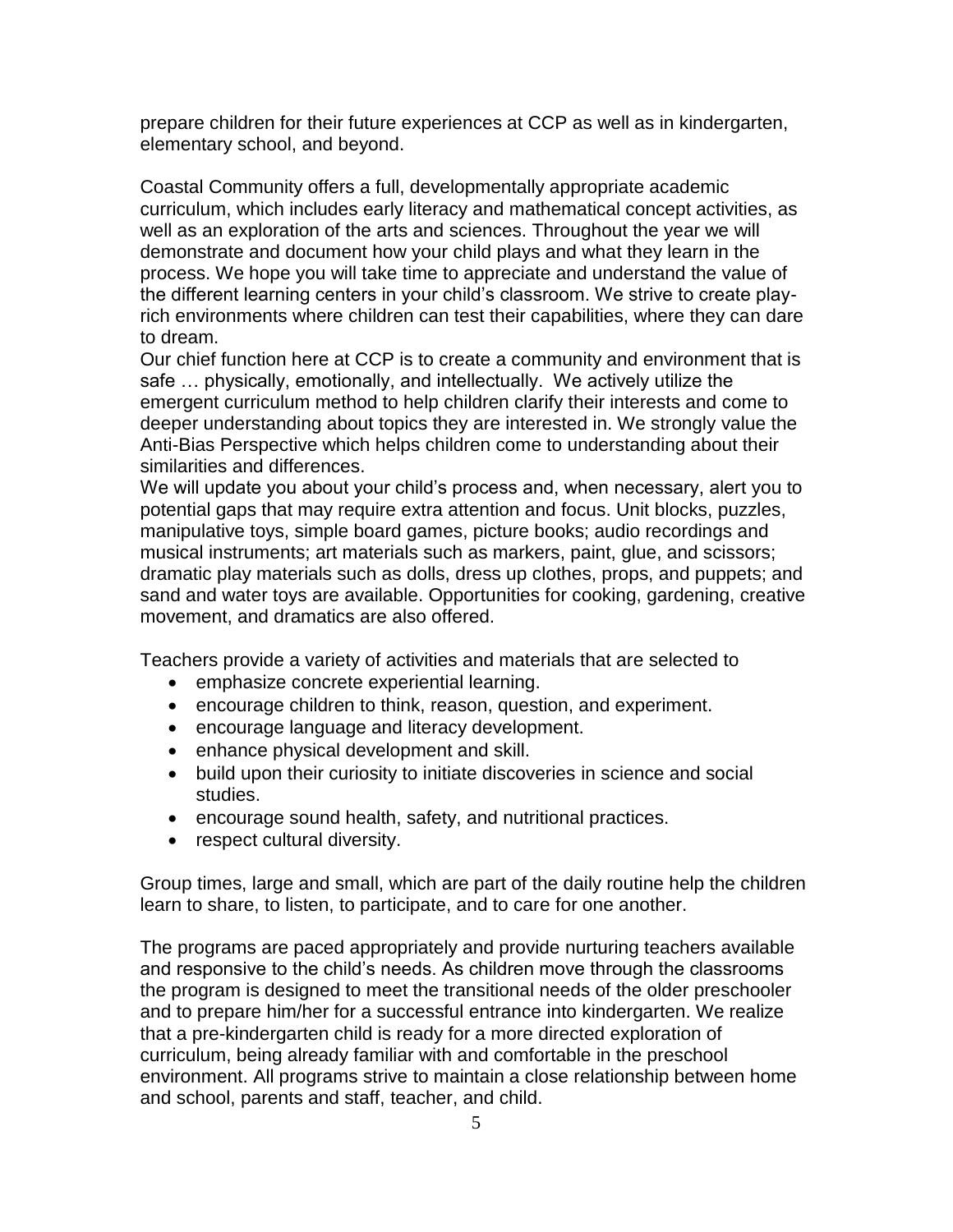When you have questions about our curriculum or methodology, please ask! We love to share the ins and outs of what we do and why. We hope in turn you become strong advocates of early childhood education and spread the word about its merits. We need to help skeptics understand the genuine value that preschool education has for our communities and society. Your voice matters!

### **Field Trips**

Field trips may be as simple as a walk around the neighborhood, to the duck pond, or have a more involved destination. General field trip information and guidelines are as follows:

- Parents need to sign a field trip permission slip upon enrollment to allow their child to participate in field trips.
- Parents will be notified ahead of time about any field trips happening in their child's classroom.
- Emergency cards and medical release forms are taken on all field trips.
- Adults will have children specifically assigned to them and will be responsible for them for the duration of the trip.

### **Parent Teacher Conferences**

In addition to the annual "get acquainted" conferences in the fall and formal Parent-Teacher conferences held in the spring, parents are welcome at any time to schedule a conference with their child's teacher. Communication is an important part of providing outstanding care.

#### **Important Parent Information:**

#### **Arrival and Departure Procedures**

**Sign in/Out -** Parents and/or caregivers **MUST** sign your child in and out each day. A form requiring your **full** signature (initials only are **not** acceptable), as well as the time of arrival and time of departure will be available in each classroom. A comment book for special instructions (emergency phone numbers for the day, pick-up or health information) will also be available.

Please be sure your child **washes her/his hands** upon arrival and before they leave for home. This will help ensure a healthy well-being for classmates and families alike. You are encouraged to apply **sunscreen** to your child in the morning. We will re-apply later in the day. When you arrive with your child please check in with your child's teacher, letting him/her know how the morning has gone, the night's sleep and any health concerns. Check your family file daily. Remember to say good-bye to your child when you leave, and then leave promptly. Please do not just sneak out without saying goodbye to your child. We are building trust and it is easier for your child if good-byes are clear. Teachers will help you and your child through this process.

Children will be released only to parents or those adults given specific permission on a pre-arranged basis. Parents must leave written permission authorizing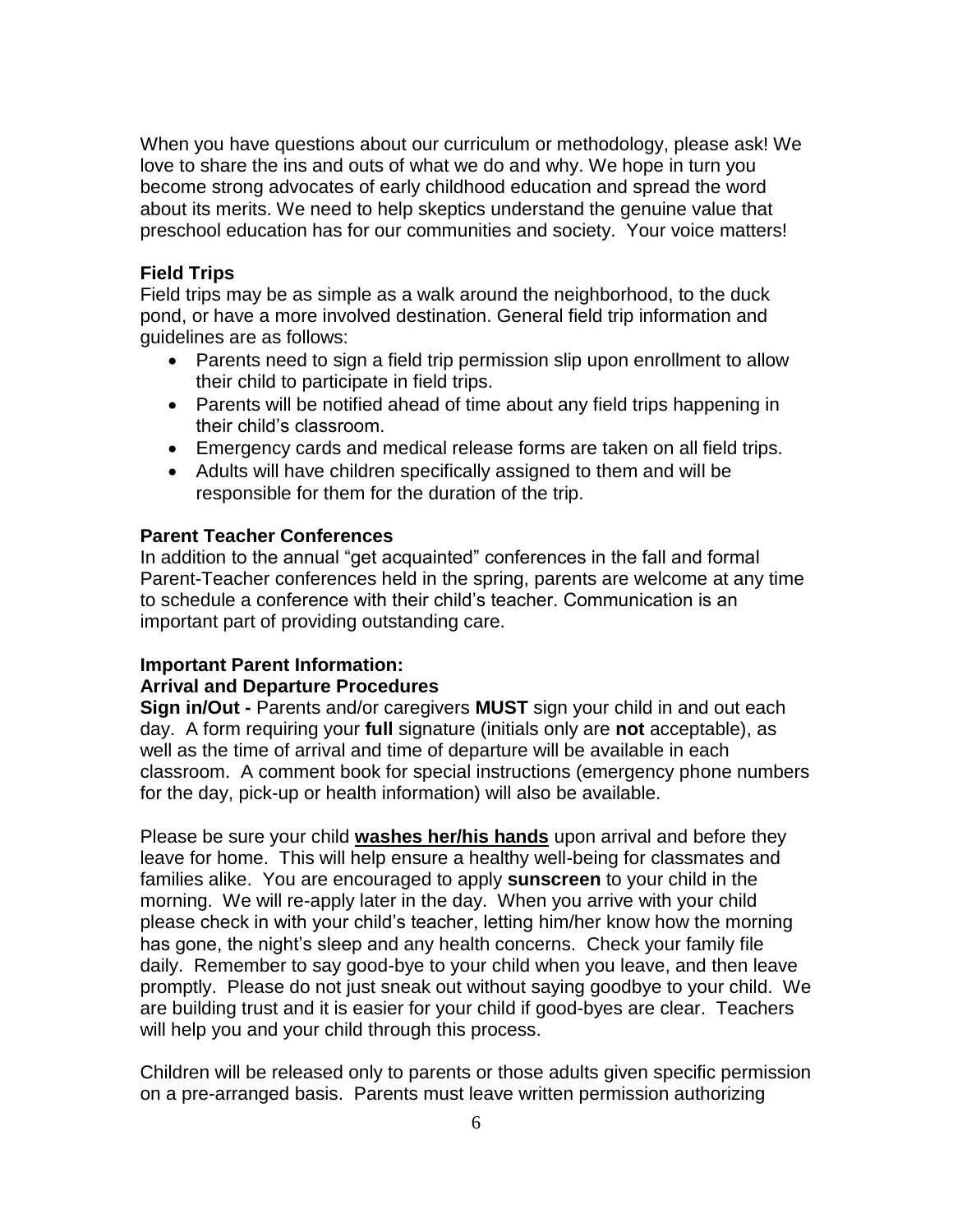someone else to pick up their child. A child will never be released to an adult we don't know without express permission of the parents and only when proper identification is provided.

### **Please note the following important guidelines:**

Until children are picked up by their parents or other authorized caregivers, they are required to stay in an area supervised by a teacher. In the afternoon after rest time, children may move from one supervised area to another, so the supervising teacher in one room may not be aware of exactly where a specific child will be. However, all children will be in an area where they are under adult supervision. Once a parent has signed a child out, the teachers will no longer be responsible for the supervision of that child. At that point, the parent is solely responsible for supervising the child. Also, be aware of your child's whereabouts while you are chatting with other parents at pick up time. The parking lot can be a dangerous place.

# **Supervision of Visiting Siblings**

Coastal Community Preschool teachers share various duties, tasks, and supervision roles throughout the day. Because of this, we ask parents or other caregivers to help in the supervision of siblings and extra children who they may bring with them to school. The center has a high standard of care in regard to supervision of visiting children. We ask that the adult keeps the visiting child or children with her or him at all times. If the visiting child is age 3 or under, we ask that the related adult hold the child, hold the child's hand, or closely supervise the child within arm's length at all times. If the visiting child is age 4 or older, we ask that the related adult keep the child in whatever area s/he is in and supervise appropriately. We enjoy getting to know our children's siblings and friends and welcome them as part of the CCP community.

#### **Clothing**

Your child should come to school in "play clothes." Paints and other materials that the children will be actively exploring may leave stains on their clothing, and we recommend the pre-treating of any paint and white glue spots before regular washing.

**Shoes –** Avoid fancy smooth-soled shoes or flip flops that might slip when climbing. Athletic shoes with Velcro are highly recommended. Footwear that is too loose, or falls off easily, prevents children from exploring and trying new things in the school environment. At the very least, a strap around the back of the ankle will give the child more stability.

**Label Everything!** Jackets, sweaters, shoes, socks, shirts, and lunchboxes are often alike.

# **Toys from Home**

We want to encourage children to play with materials select to enhance the school program and environment. Please help your child keep their toys at home as there is too much risk of special things becoming lost or broken and often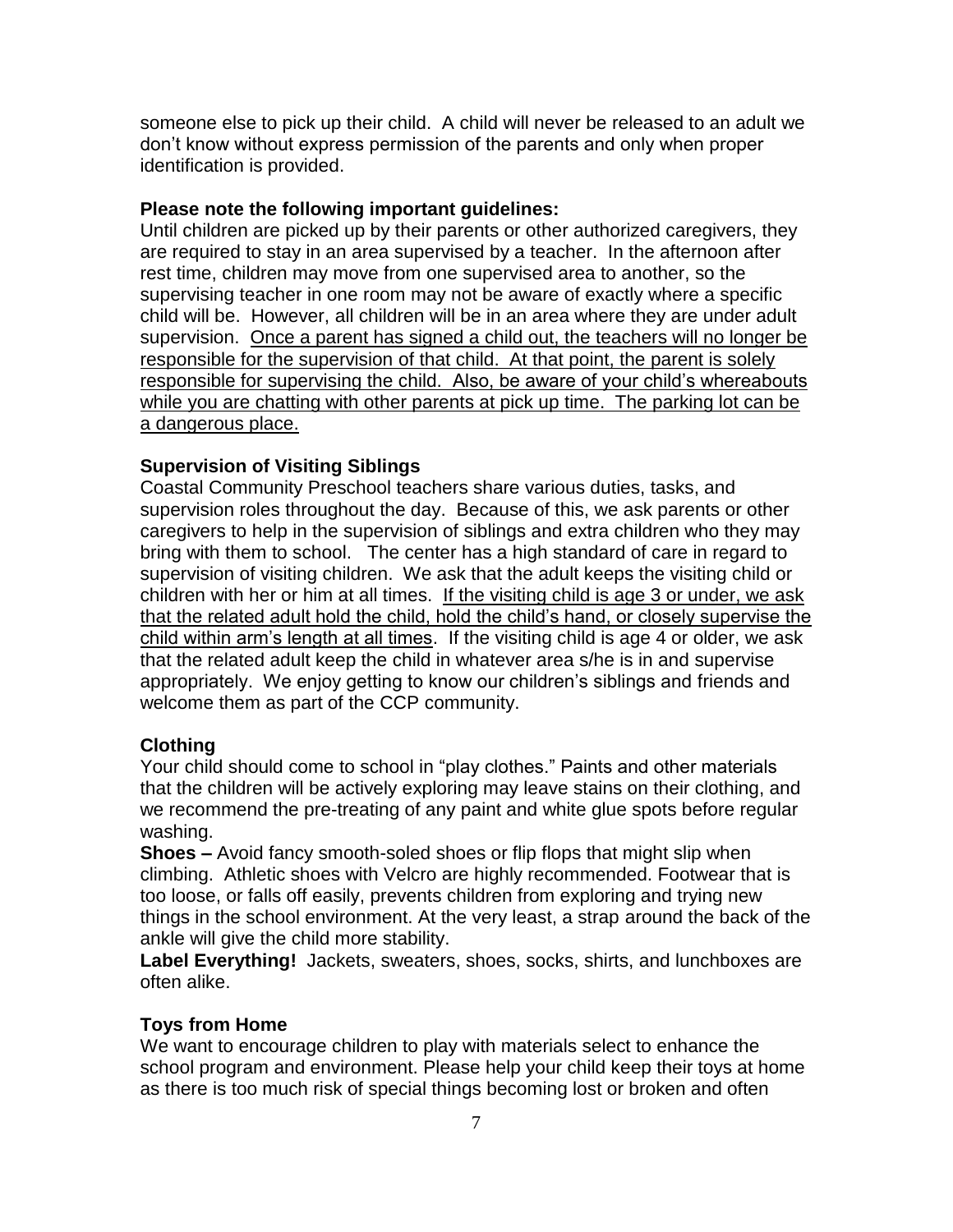these personal toys incite unnecessary conflict among the children. Occasionally, however, a child might feel a strong need to bring a special toy from home to aid in the transition to school. This can be worked out between the parent and the classroom teacher. Individual classrooms may have special sharing times as determined by the teacher. At those times teachers might allow toys to be shared as well as special objects such as family artifacts, things they have made or grown, natural objects, journals, stories, photographs, travel souvenirs, and other assorted treasures. **Toy weapons such as guns, swords, or action figures holding weapons are not permitted at school.**

Of course, comfort items are always welcome and can be stored in your child's cubby when not needed.

#### **Lunches and Snacks**

Coastal Community Preschool serves a morning snack, which is prepared onsite, provided to the children between 9:15 and 10:00 AM and an afternoon snack at approximately 3:00 PM. We strive to provide healthy, nutritious, and practical snacks and purchase organic milk products and whole grains when financially feasible.

Parents must notify the teaching staff of any known food allergies or food restrictions affecting their child. It may be necessary for parents to provide special dietary foods.

Children bring lunches from home. Label his/her lunch container with your child's name in an obvious place since we often have several lunchboxes in the same popular style. **Include only nutritious, healthful food in their lunches.** We would like for children to be in charge of their own lunches at lunchtime. **If all food available is nutritious, the teachers will not have to monitor what is eaten first.** If goodies or treats seem important, you may include just a small token amount. A sample lunch might be a peanut butter sandwich, some cut up fruit, a few pretzels, one small cookie, and a thermos of milk. Another possibility could be a thermos of soup, a few crackers, cheese slices, and a bottle of water. Beware of prepackaged foods. They might be convenient, but most of each box drink or pop-top applesauce ends up in the trash. **Do not include candy, gum, or large quantities of sugary or salty foods.** Some sort of ice pack to keep things cool is also a good idea.

Because teachers have many children to help during lunchtime, they are unable to disrupt their supervision of the children in order to heat or cut up food for individual children. Wide mouth thermoses are effective in keeping food warm.

#### **Birthdays**

We celebrate all children's birthdays at school. We have a special circle time activity and families may choose to bring a special snack and photos to share with the lass. If you would like to be involved, please let us know.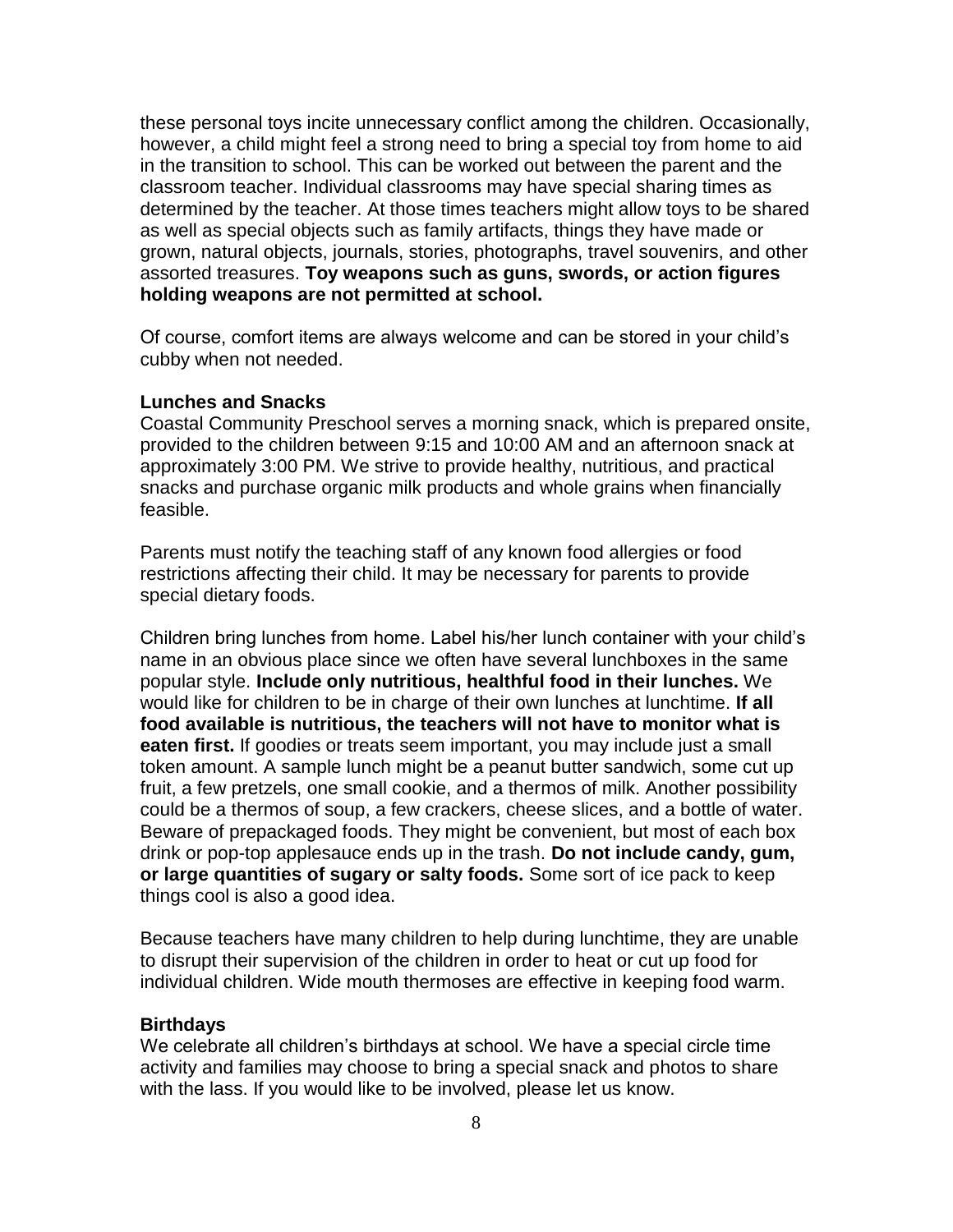#### **Quiet Rest Time**

Rest time away from home is a delicate time. We provide each child who stays through rest time with a routine to help the transition from active play to quiet resting. We will provide each child with a resting mat and a clean sheet. Our routine starts after lunch with toileting had washing, story time, and then resting on mats, while listening to quiet music with individual attention. Please let teachers know about any special routines that your child relies on to slip off to sleep.

Please send a blanket for your child to use at rest time and be sure it gets home to be laundered weekly. Send any comfort items, a special blanket or animal, that may help your child relax.

We prefer that rest time not be interrupted. If you are picking your child up in the early afternoon, we ask that you plan your pick-up time BEFORE 12:30 PM or AFTER 1:30 PM. This courtesy will provide all the children with a minimum of interruptions and a restful environment.

#### **Parent Involvement**

Parents are welcome visitors in the classroom at all times, to observe, eat lunch with a child, or volunteer to help in the classroom. Parents and other family members are encouraged to become involved in the program in a variety of ways, taking into consideration working parents and those with little spare time. Ask your classroom teachers for ideas of how you can actively participate in the program. Coastal Community Preschool intends to be inclusive of all families in a bias-free environment that welcomes and values every child and parent. If you feel that any curriculum or policy hinders this goal, please notify us immediately. You are always welcome in our classrooms! It is important for you to witness the learning process of your child in a school setting and the preschool years are a great time to do this.

#### **Parent Participation**

Coastal Community Preschool does not require families to participate in mandatory work hours. However, we have volunteer days to help with needed jobs around the school which we hope everyone will participate in.

We will begin the volunteer list at Back-to-School Night. These tasks could include doing laundry, making playdough, taking books home for repair, working in the school library, special tasks in the classrooms, building and maintenance jobs, and parent workdays. Look for the sign-up sheets at Back-to-School Night and then follow-up for new requests and updates at our Pastries in the parking lot monthly gathering.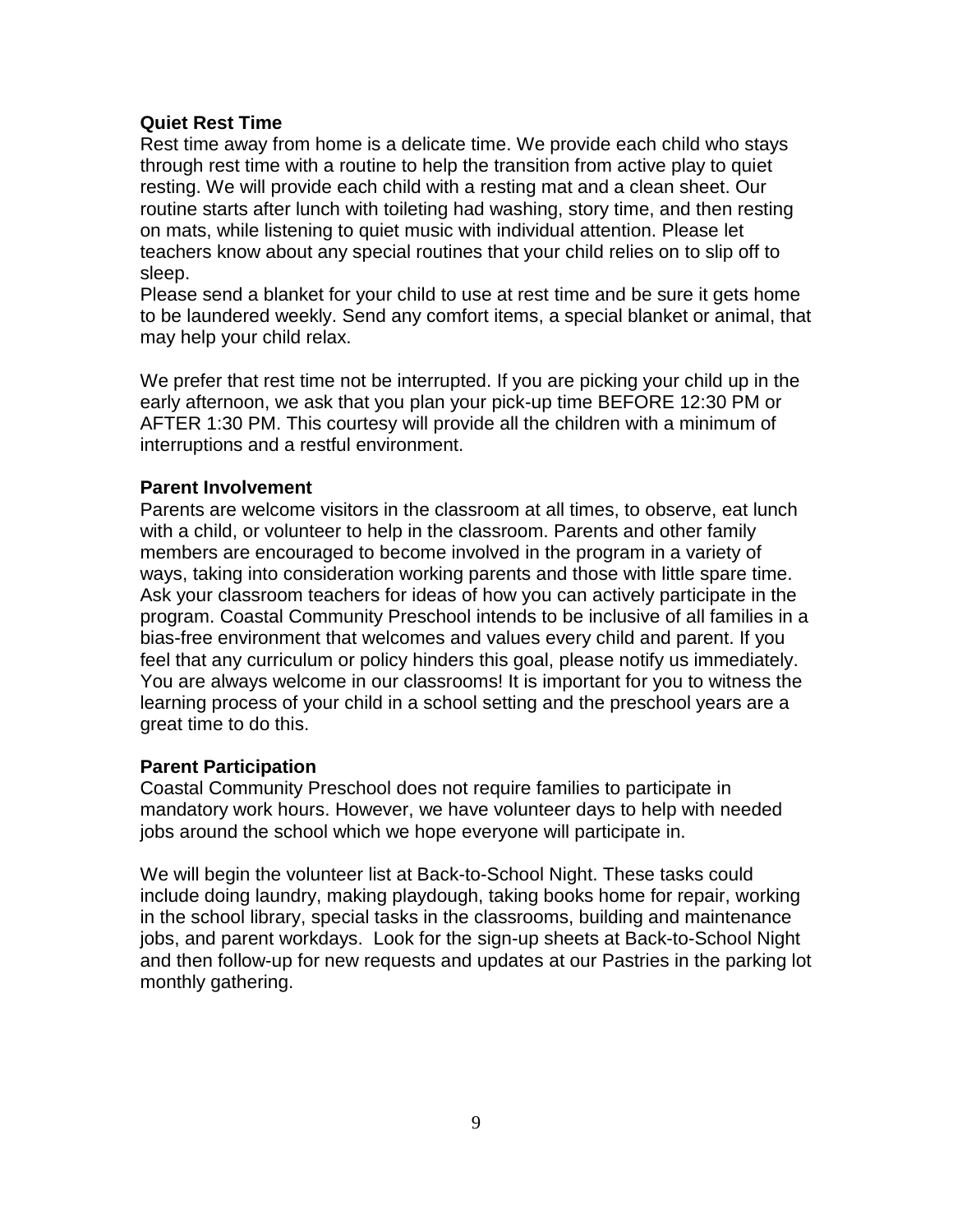### *Fundraising Programs that we hold or may participate in:*

### **Coastal Community Preschool Federal Tax ID Number is 51-0573359**

**Trike-a-thon -** Our preschoolers are invited to bring their tricycles, scooters, strider bikes etc. and helmets to school on the morning of event day. They will do laps on their trikes around the cones in the parking lot. Families are invited to join us for the festivities and at the conclusion of the trike-a-thon join us for popcorn, coffee, bagels and more.

Our Trike-a-thon is an opportunity for our preschoolers to collect pledges that will fund our enrichment program which starts in the New Year. The enrichment program brings music, art, dance classes and more to our preschoolers and aids in whole child development. All proceeds from this fundraiser will go directly to the enrichment program.

**Spring Festival –** This is our family festival where CCP families, alumni, friends, and community members enjoy bounce houses, excellent food, lots of fun activities, and time to catch up with friends. A bake sale and a raffle add to the fun which benefits our Scholarship Fund as well as building community for CCP.

**Escrip –** Register your Safeway card and/or debit cards with escrip. When you use registered cards and shop at participating merchants a portion of your purchases are automatically donated to CCP. Check out [www.escrip.com](http://www.escrip.com/) and register your card(s) finding CCP on the drop down menu.

**Renee's Garden –** Shop at [www.reneesgarden.com](http://www.reneesgarden.com/) and choose from a wide seed selection of cottage garden flowers, gourmet Certified organic and heirloom vegetables, culinary herbs, seed collections, cookbooks, and more. Coastal Community Preschool will receive 25% of the value of all online purchases. Use code FR836C at checkout.

**iGive –** When you register with iGive as a member, you can generation donations by shopping at more than 1,200 online stores. There are no costs, obligations, or hidden fees with this offer. Go to [www.igive.com](http://www.igive.com/) , register, select your cause(CCP), and shop.

**AmazonSmile –** Register with AmazonSmile and Amazon will donate 0.5% of the price of your eligible AmazonSmile purchases to the charitable organization of your choice. AmazonSmile is the same Amazon we all know, same products, prices, and service!

#### **Resources for Parents**

Teachers and parents should communicate frequently about child development practices such as discipline, feeding, toileting, etc. in order to maximize the child's ability to generalize rules and expectations in both settings. The expertise of early childhood professionals is a rich source of information to assist parents in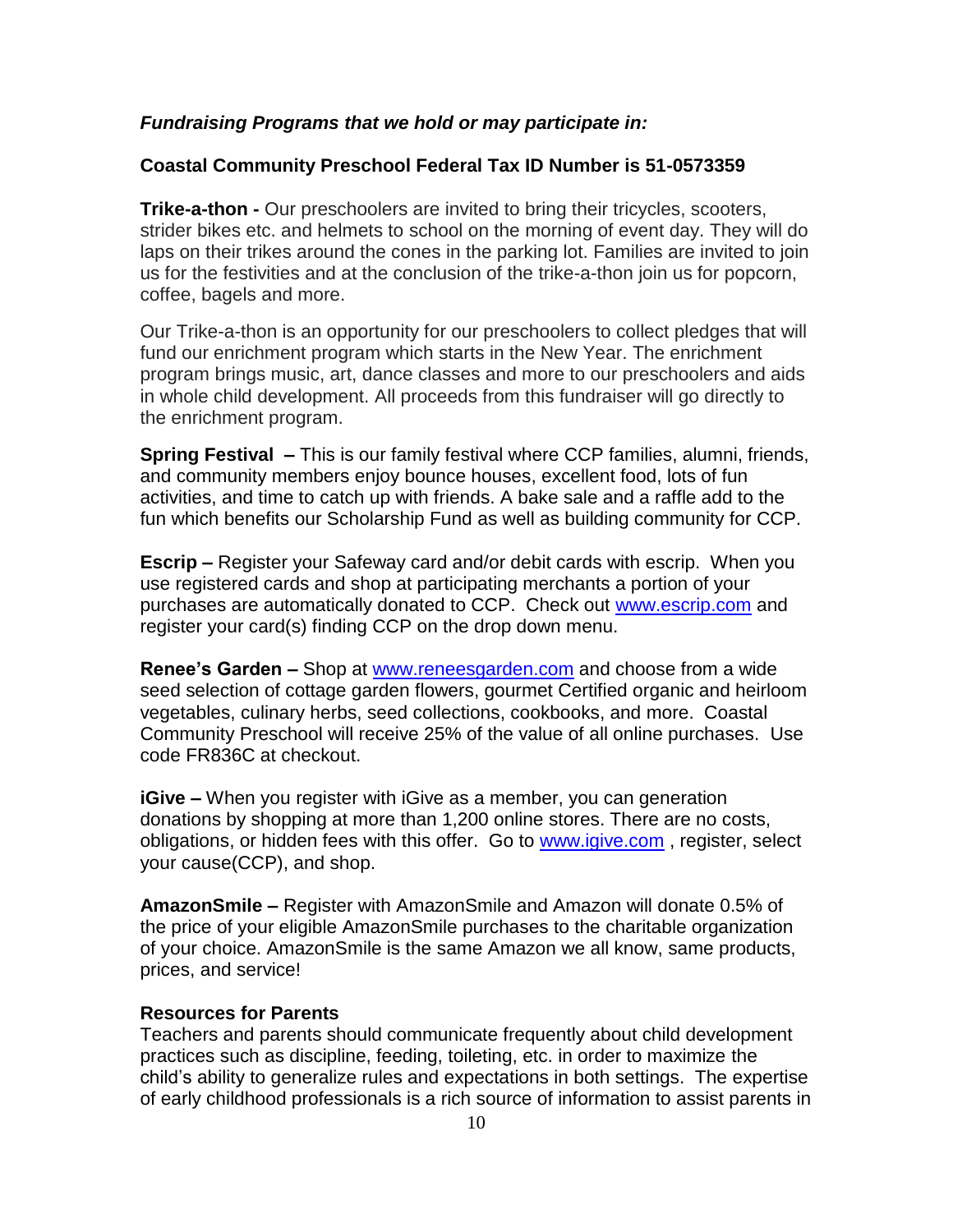their complex roles. Feel free to schedule an appointment at any time with your child's teacher to discuss any parenting challenges or questions you might have.

# **Community Resources and Consulting Services**

Coastal Community Preschool sometimes works with the preschool resource specialists working for the school districts of Santa Cruz County. These specialists and agencies provide screening and assessment of the development of children. Our goal is to identify children who might be at risk for developmental delays, have the child fully assessed, and form a team of professionals that might include a psychologist, nurse, speech-language pathologist, and teachers. The team will work together with the family to implement an education plan designed to meet the needs of that individual child. These programs are provided without charge to eligible children who reside in the County of Santa Cruz.

Some of the other resources on our area:

- Santa Cruz Child Development Resource Center cdrc4info.org Child Care Switchboard. 831.466.5820
- Family Service Agency of the Central Coast 831.423.9444 (offers sliding scale)
- $\bullet$  The Parents Center 831.426.7322
- Pediatric Therapy Center Located in Aptos. Offers occupational therapy, physical therapy, and speech/language therapy for young children. 831.684.1804
- Monarch Services Formerly Women's Crisis Support 831.722.4532

# **Child Safety**

# **Child Safety and Accident Procedures**

Children are under adult supervision by sight and sound at all times. Wherever children go, even to the bathroom, an adult accompanies them.

When minor accidents occur such as scrapes, cuts, or bumps, the staff will provide the necessary first aid. An "Ouch" report will be put in your parent fil and in your child's file.

In the event of a more serious accident, we will contact you immediately and perform all other necessary actions. In the case of serious injury, a person trained in First Aid may render appropriate aid, but 911 will be called. Other than minor bumps and scrapes, parents will be called immediately whenever an injury occurs. All of the teachers are certified in emergency pediatric first aid treatment, including CPR for infants and children.

# **Safety and Emergency Information**

Our staff is keenly aware of the importance of a well-supervised and safe environment. **It is the parent's responsibility to have a medical release form, as well as an up to date emergency card on file at all times.**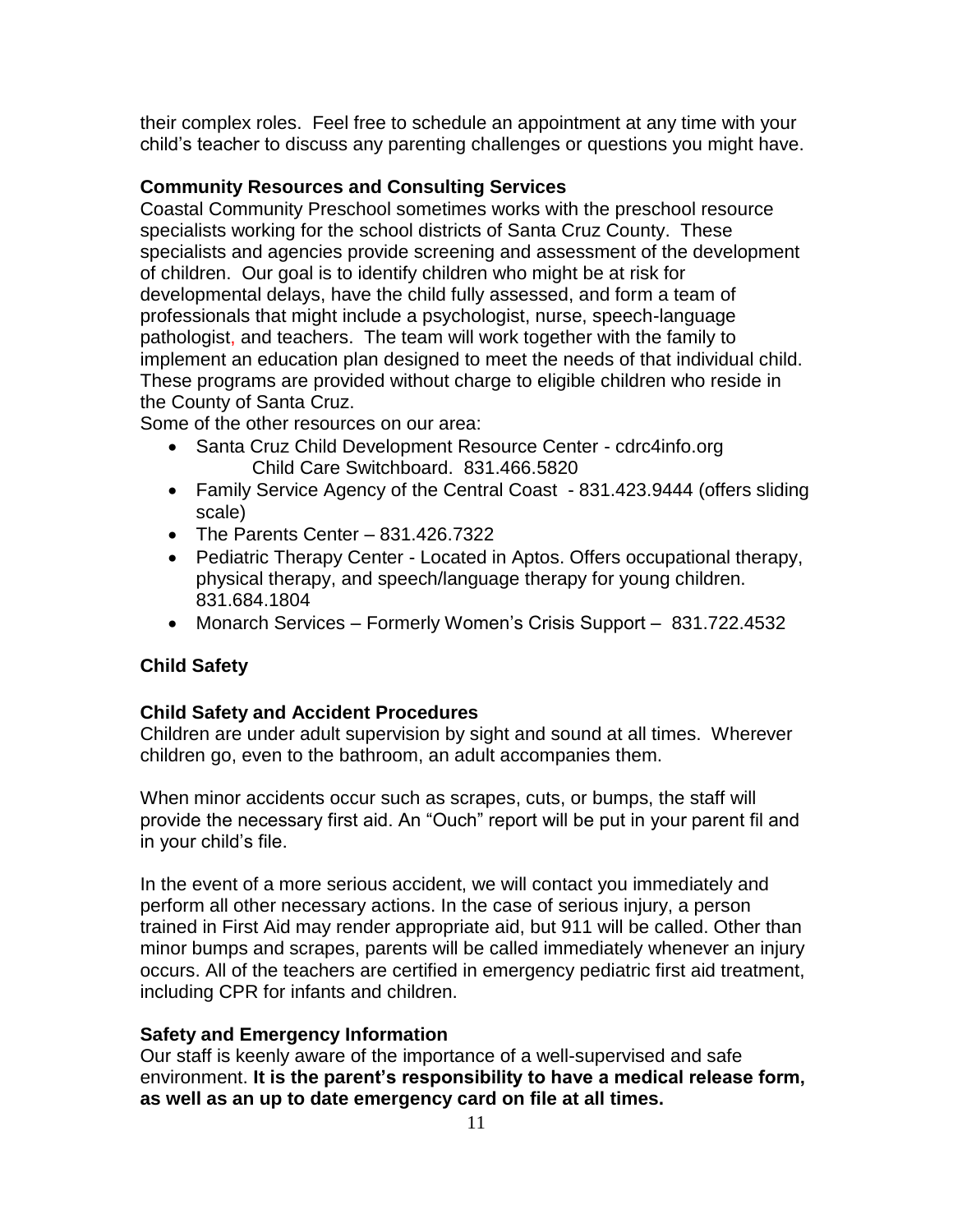In the event of a natural or other kind of disaster and the building is not safe, it may be necessary to evacuate the building. The staff will care for the children at the School until the parents, or other approved adults, arrive. If it unsafe to remain at the School, we will evacuate to other buildings on the Church property. There may also be a situation where the building is safe enough to occupy, but parents/ guardians cannot get to the school to pick up their children. In this case, we will keep your child at school until you arrive or someone on your emergency form arrives. These possibilities make it necessary to identify alternative care sites (CARES), CCP families, or caregivers who have volunteered to care for one or more children in the event of an evacuation or stranded children. Establishing out-of-state or out-of-area contacts to be used if local phone lines are overloaded or cell towers are down would help in maintaining contact with the CCP families.

If we evacuate the building, we will leave a sign on the front door, and a message will be sent out through the OneCallNow system. We have enough emergency supplies store outside the building for a couple of days, if needed. Our policies and procedures for Disaster and Emergency Preparedness are posted and updated regularly.

# **Health and Wellness Policies Physical Examination**

Children must have a physical exam by their physician sometime in the 12 months prior to admission in order to enroll at CCP. The doctor must also complete and sign the health evaluation form provided in the enrollment packet. This form, along with a health history form that you will complete, and the other licensing required forms, is kept in a confidential file in the office. All forms must be completed, signed, and returned no later than the first day of attendance in order for your child to start school.

# **Immunizations**

Your child must have their immunizations complete and up to date according to California State law. There is an immunization log at the bottom of the heal evaluation form that your child's physician must fill out. You can also bring in a copy of your child's immunization record. It is your responsibility to keep your child's immunizations current and show proof of new immunizations to the director or office manager as they happen.

Their immunizations must include:

- Polio, 3 doses
- DTP/Dap/DT/TD, 4 doses
- MMR, 1 dose after age 1
- HIB, 1 dose after age 1
- Hepatitis B, 3 doses
- Varicella (chicken pox), 1 dose, unless the child has had chicken pox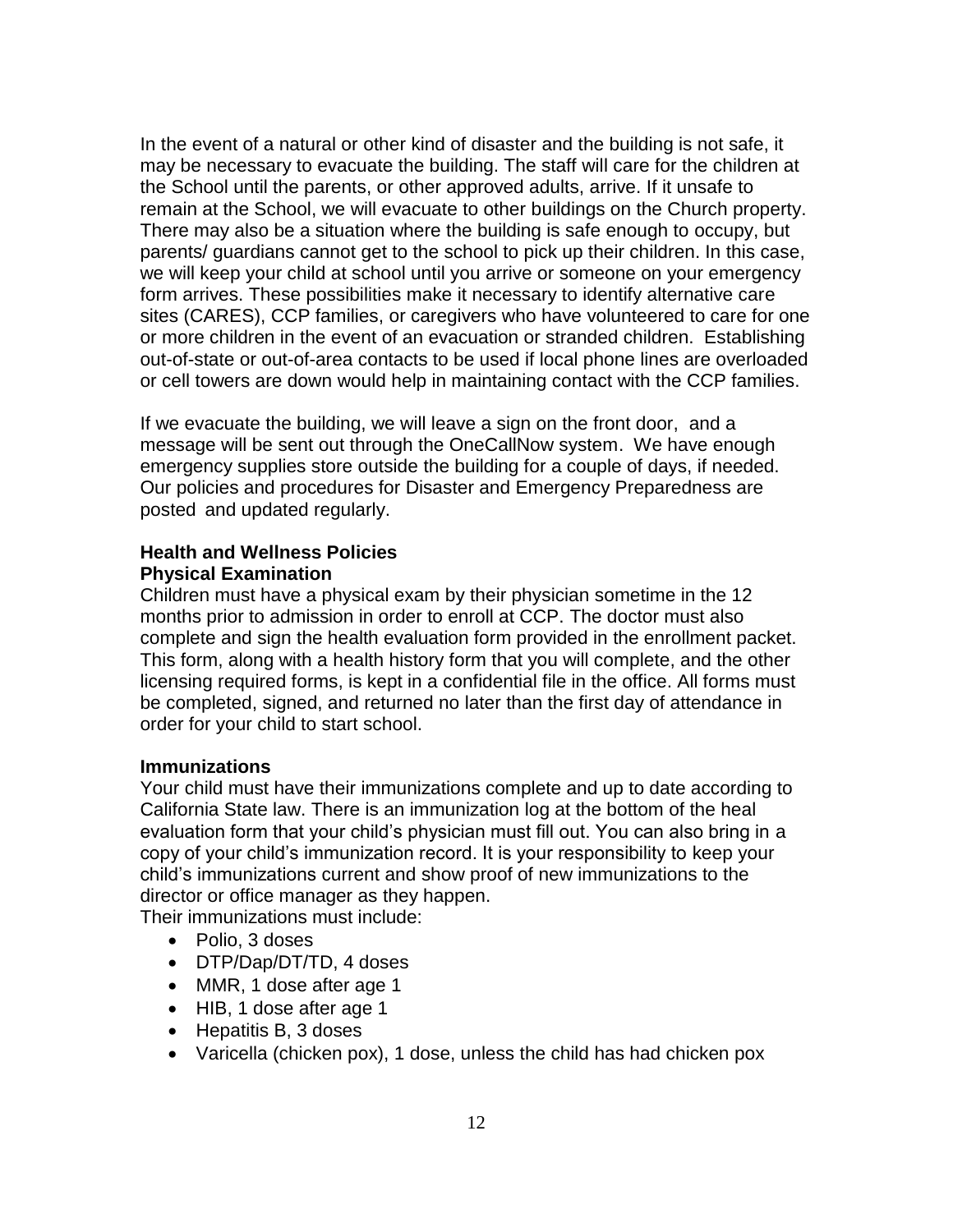#### **Exemptions to Immunization Requirements**

On June 30, 2015, the California Governor signed SB277 which states that personal and religious exemptions will not be in allowed in California, **effective July 1, 2016**. At that time, only medical exemptions will be allowed.

The exemptions currently permitted by California law are:

• Medical Exemption

A licensed physician (MD or DO) who feels a vaccine is not indicated for a student because of medical reasons should submit to the school, via the patient's family as needed, a written statement documenting the medical exemption. A form that can assist in this process is available to physicians. The school will place a copy of the completed statement in the student's file.

• Personal Beliefs Exemption

### **As of July 1, 2016, personal and religious belief exemptions will no longer be allowed.**

A parent or guardian may have a child exempted from required immunizations if immunization is contrary to his/her beliefs. Schools have standardized procedures for parents and guardians who request a personal beliefs exemption.

Should you choose not to immunize, a waiver form must be filled out. You may get the form in the School office.

Exemptions to immunizations should not be taken because of convenience. Unimmunized students are at greater risk of contracting diseases and spreading them to their families, schools, and communities. Schools should maintain an upto-date list of students with exemptions, so that these students can be excluded from school quickly if an outbreak occurs.

#### **Health and Medication Guidelines**

These health guidelines are for the protection of all the children and families of CCP. It is often difficult to tell how sick children are when they do not appear well. Because this is the age of the highest incidence of communicable disease, it is impossible to prevent illness completely, especially in a group situation. The spreading of illness and the severity of the illness may be reduced by careful assessment of your child's health each morning. Parents should call the School about any illness your child is experiencing. A teacher will assess each child's health upon arriving at school each day and will discuss any problems with you.

#### **Daily Health Screening**

According to State Licensing regulations, our School staff shall be responsible for ensuring that children with obvious symptoms of illness including, but not limited to, fever and vomiting, are not admitted into School that day. At arrival time, the greeting teacher will check in regarding how your child is that day. S/he will also check the child for any signs of illness at that time.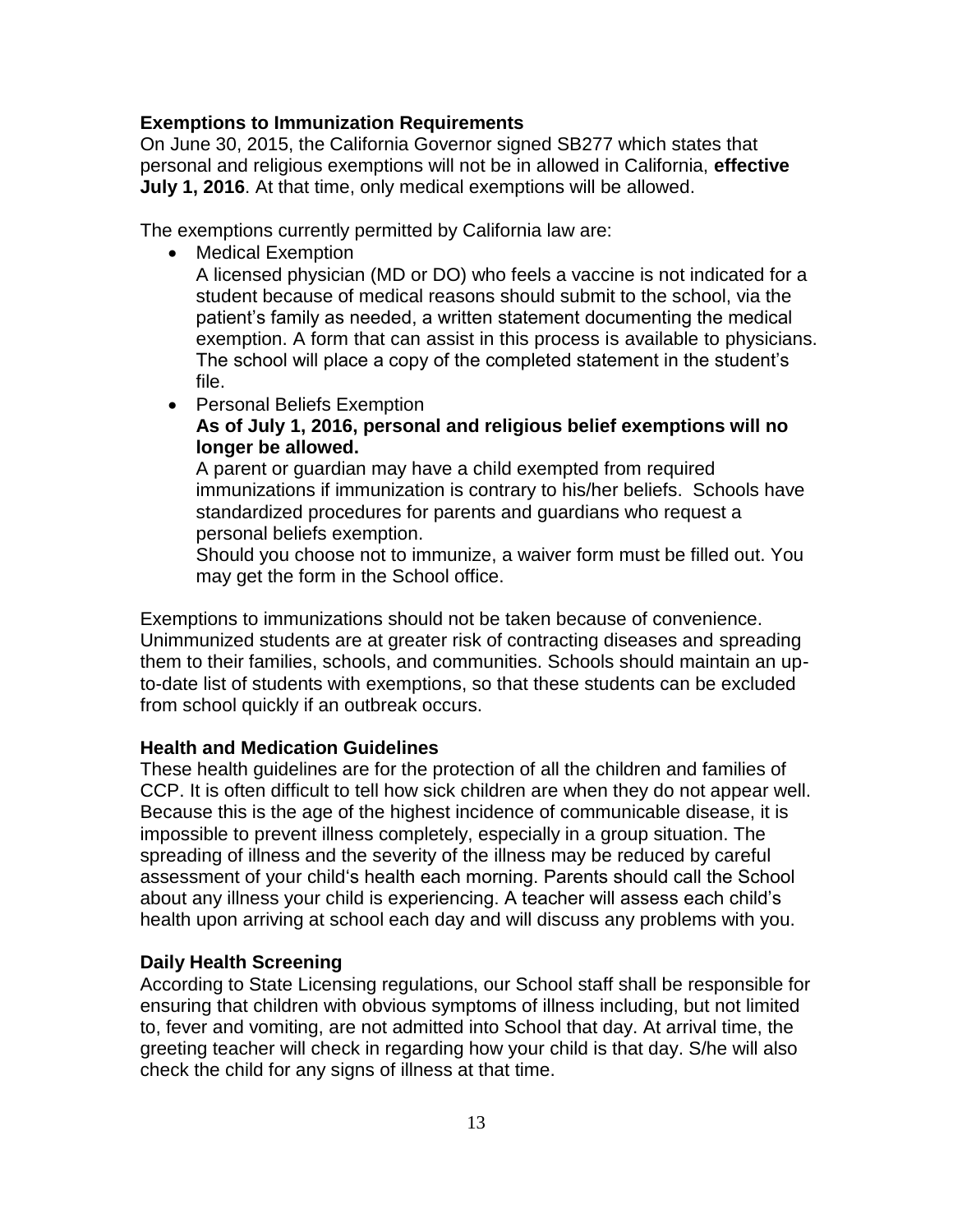Please provide health information including sleep and eating patterns over the last 24 hours, any changes in health or behaviors. In addition, please let the teacher know about any medications, prescription of over the counter, that s/he has taken and if there is medication that we are to help with at school. No child shall be admitted for the day without contact between the teacher and the person bringing the child to school. This person must remain until this assessment is complete.

### **Exclusion for Illness Policy**

Keeping children healthy is a partnership between families, the School, the children themselves, and your medical provider. Some illnesses require exclusion to ensure the ill child's protection, and to protect the other children, families, and staff. Families are expected to observe their children each morning for any signs of illness and to call with any questions or problems. Please call in to let us know your child will be staying home for any reason especially in the case of illness.

Please do not send your child to school on over-the-counter medications without first checking in with the director or your child's teacher. Fever reducers and antihistamines can mask real symptoms of a cold or flu, which contributes to the spread of an illness. They can also cause behavioral changes in children. Please inform your child's teachers when they are on any type of medication, so they are best able to care for the child.

#### **Reasons to keep a child home:**

- The illness prevents the child from participating comfortably in our program.
- The child requires ore care than we can provide without compromising the other children in the program.
- The illness is any of the specifically diagnosed conditions listed below.

If your child comes down with a contagious illness, even if it occurs over the weekend, please notify the director as soon as possible. We are required to report to public health and to post an expose notice. Both of these things are done while maintaining complete confidentiality. Examples of reportable illnesses are measles, mumps, rubella, chicken pox, and head lice.

# **Children must stay home or may be sent home with any of the following symptoms:**

- Any COVID-19 symptoms. See Pandemic Policy for further information.
- A fever or temperature of 100.1° or greater within the last 48 hours.
- Lethargy or inattentiveness, uncharacteristic behavioral changes such as these are often related to illness. This is especially true when the child has an inability to focus on their normal daily routines.
- A new, clear, or white runny nose less than 3 days old, or in combination with other symptoms.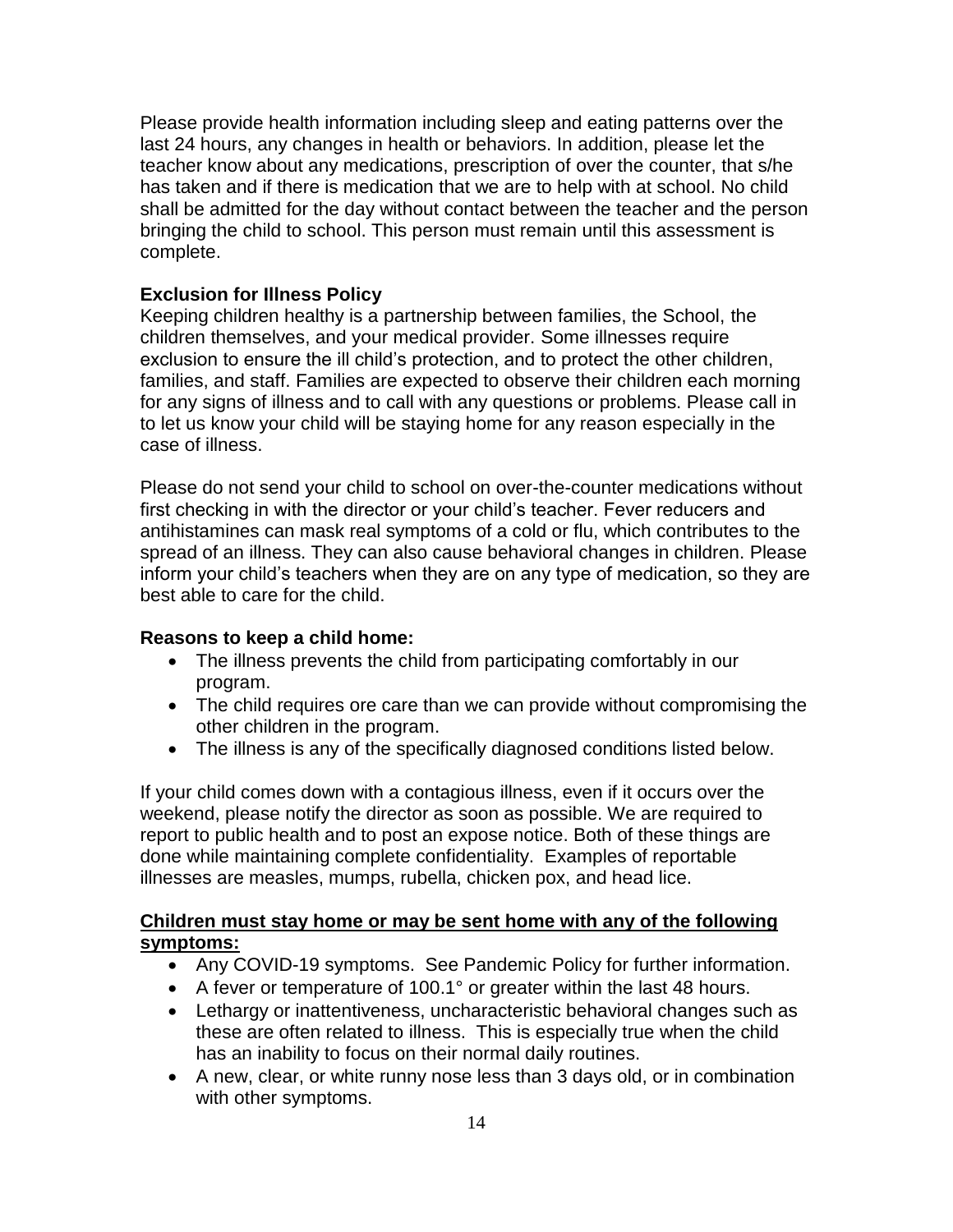- A recurring cough or sneeze with mucous secretion (wet or wheezy) that could be spreading a bacterial or viral infection.
- Diarrhea (loose, watery stools) twice in one day or one loose stool combined with a mild fever. The child may return to school after 24 hours with no diarrhea.
- Pink Eye or conjunctivitis symptoms are red, watery eyes, or mucous discharge from the eye.
- Yellow eyes with thick or thin watery mucous or pus draining from the eye. It may or may not be accompanied by redness or itching. A child with eye discharge will not be admitted, unless on medication or with a doctor's note.
- Presence of unknown rash, body rash with fever, or skin ailments such as impetigo, scabies (raised red spots or lines), ringworm, yellow skin, impetigo Coxsackie's virus, poison oak, cold/canker sores, fever blisters usually accompanied by raised red spots or lines, swelling and/or intense itching.
- Change in skin conditions and rashes, not including eczema, psoriasis, or allergic reactions.
- Head ice or nits (eggs) If head lice are discovered, you must keep your child at home and notify the school immediately! Your child is not permitted to return to school until there is no more evidence of live lice or nits.

# **Your child may return to CCP when:**

- **COVID-19**  See pandemic policy for latest updates.
- **Fever**  child has had a normal temperature of 100° or less for 48 hours, without fever reducing medications and other symptoms of illness have cleared, and/or behavior has come back to a typical healthy behavior.
- **Colds We ask that you keep your child home for the first three days of a cold.** If s/he has a runny nose with no other symptoms that is not less than 3 days old; or has a runny nose with no other symptoms that is less than 3 days old with a doctor's note that is an allergic condition.
- **Diarrhea**  A child with one loose or watery stool will be observed. If there is a second loose stool, or if a child shows any other signs of illness, we will ask you to come pick him or her up. Children who have diarrhea shall not return to school until s/he has NOT had any diarrhea for at least 24 hours.
- **Skin Conditions or Rashes**  All skin conditions must be gone, or child must have a doctor's note giving him/her permission to return to school. If the condition is of unknown origin, the child may return with a note from an appropriate health care provider stating the condition is not contagious. Children with allergies, may attend school with medical permission. Children with heat or diaper rash may attend school.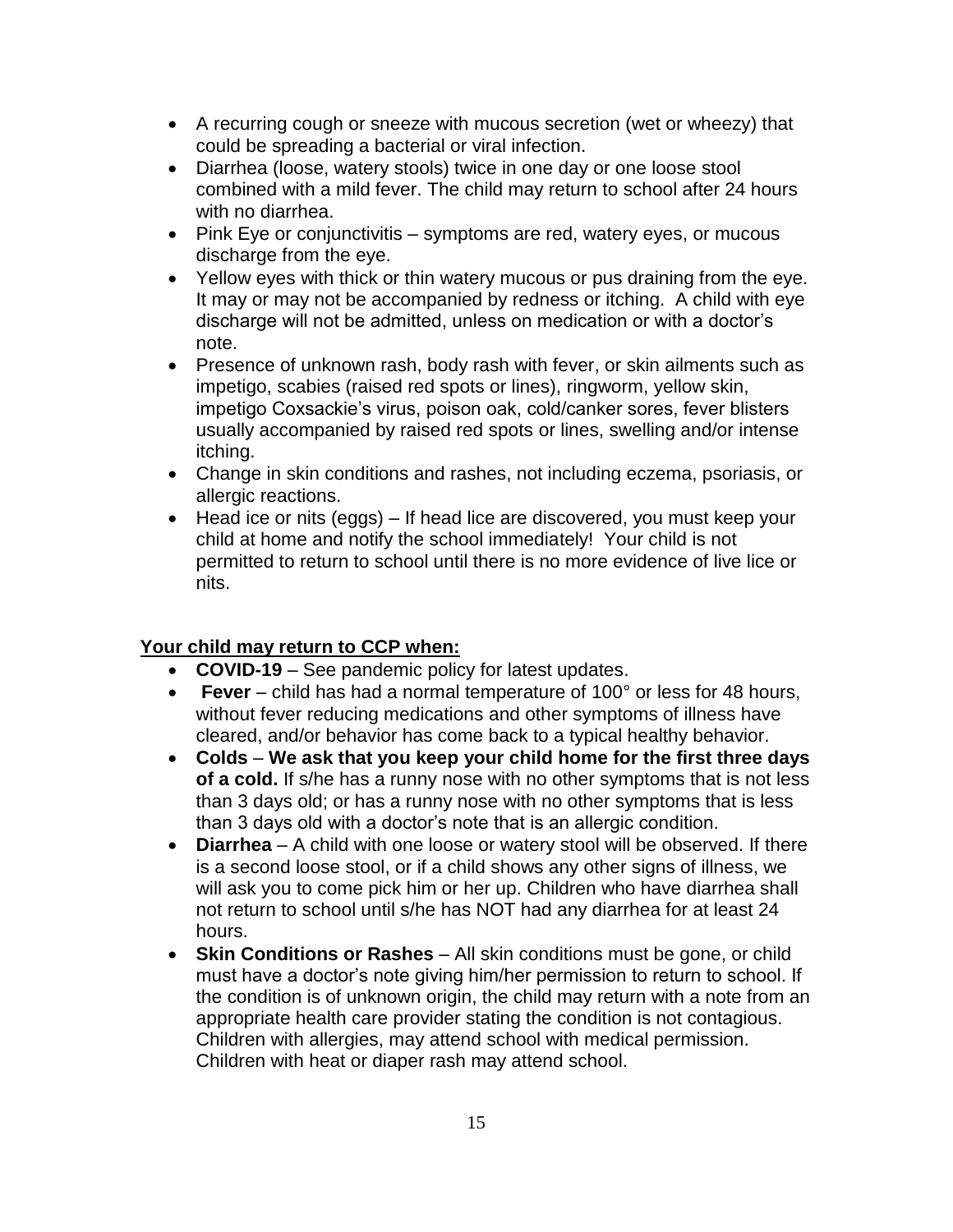- **Eyes**  There should be no signs of fresh discharge from the eyes, or discoloration of the eye. A doctor visit is recommended whenever the eyes are involved.
- **Lice CCP has a no nits policy!!!** The child must stay out of school one full day after the day the lice are discovered. This is to ensure that the child and the family's house have been thoroughly treated, and the child is returning to school nit free. Treatment with lice shampoo or other prescribed treatment, and removal of all eggs is mandatory.
- **Energy Level** When your child is active, not showing an unusual lack of energy, and is able to participate in the program, s/he is ready to return to school

These health guidelines apply to staff as well as children. Parents are asked to observe the child each morning. In the event a child becomes ill during a school day, the parents will be contacted to pick the child up and the child will be isolated until a parent or guardian arrives. Please be sure that all emergency and telephone information is kept up to date. The staff is alert to the health of each child and knows your child well. Individual medical problems and accidents are recorded and reported to staff and the family.

# **Child Medication Guidelines**

Prescription medications can be administered at school to a child ONLY if the following conditions are met:

- The staff of CCP WILL NOT GIVE THE FIRST DOSE OF ANY MEDICATION and we ask that families do not administer the first dose immediately before bringing their child to school in case of an allergic reaction.
- For the protection of all children, families, and staff of CCP, children who require, or have taken, any medications, prescribed or otherwise, within the last 4-6 hours, should stay home. We ask that parents do not come to the School to administer these medications.

If your child needs to receive medication while attending CCP, the following conditions must be met:

- The parent must complete a *Permission to Administer Medication* form.
- The medication form must be signed, dated, and must include the name of the medication, date, and dosage, as well as the times to be given.
- All medications must be in the original container with
	- o the prescription visible and readable on the container.
	- $\circ$  the child's name.
	- $\circ$  the appropriate dosage written on the label.
	- $\circ$  the expiration dates.
- Over the counter, non-prescription medication can only be dispensed from the original container and
	- o the *Permission to Administer Medication* form must be completed.
	- $\circ$  the name of the medication.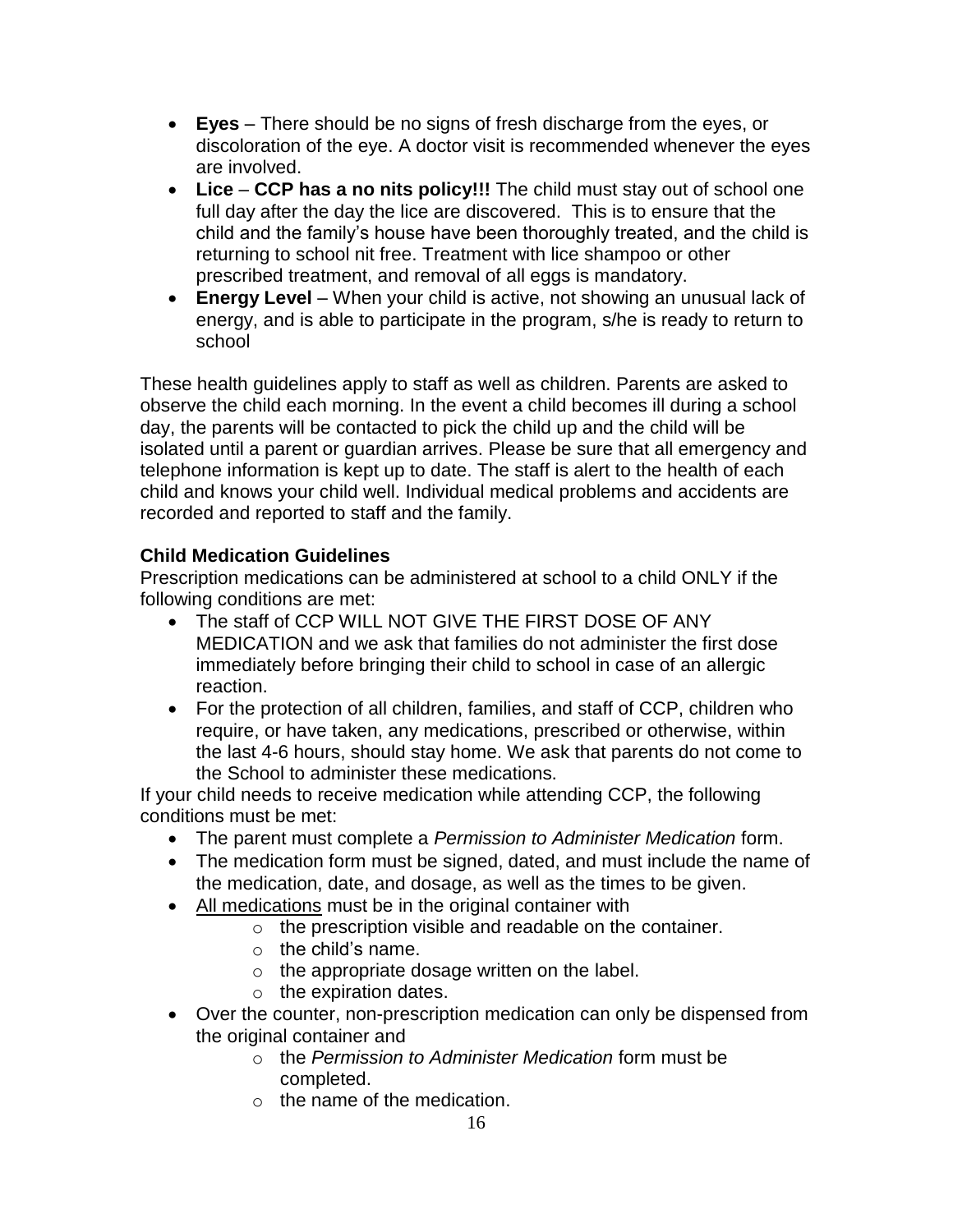- $\circ$  the child's name.
- o the appropriate dosage and time intervals written on the label.
- o the expiration dates.

### **Discipline/Rules**

Coastal Community Preschool believes in a non-punitive approach to discipline. In the case of an extreme behavior problem, a child would be removed from the group for a brief time, and a teacher would work closely with that child toward positive redirection. Teachers try to model positive attitudes and cooperative behavior rather than use punishment or blame. We want children to be successful, not only in their academic challenges, but in social experiences as well.

Rules are based on safety and consideration of others. Children are expected to gradually learn to use the rules. Under no condition may any staff members spank or use any kind of physical or negative emotional discipline with children at our school. (For further information, see appendix A, page 20)

Parents should note that, under state law, teachers are mandated to report any cases of suspected child abuse to the appropriate authorities.

# **Serving Children with Special Needs**

Children's special needs should be interpreted broadly. For example, food allergies, family situation, personal fears or preferences may constitute special needs. Coastal Community Preschool accepts children with various disabilities, learning delays, or speech and language delays, as long as the needs of all the children in the program can be met. Parents and teachers are involved in development and use of individual education plans. The preschool staff is familiar with available community resources and can refer parents.

#### **Program Assumptions**

Coastal Community Preschool's educational program is based on establishing a learning environment that is experiential, active, and developmentally appropriate to the needs of preschool children. We work to provide as active and varied a learning environment as possible and will be reluctant to deprive all children of certain activities because of the behavior or needs of one or two individuals. We see this learning environment as enhanced by the opportunity for children to make ageappropriate choices and will not create a regimented classroom due to an individual child's inability to make acceptable choices, or inability to control his or her behavior.

#### **Grounds for Dismissal**

We reserve the right to withdraw services to a family if the program is not appropriate for the child, or the child's behavior constitutes a safety or legal hazard to other children or the school. We will document any situation determined by our staff to be causing problems for the preschool. We will then schedule a conference to discuss the problem and set up a course of action with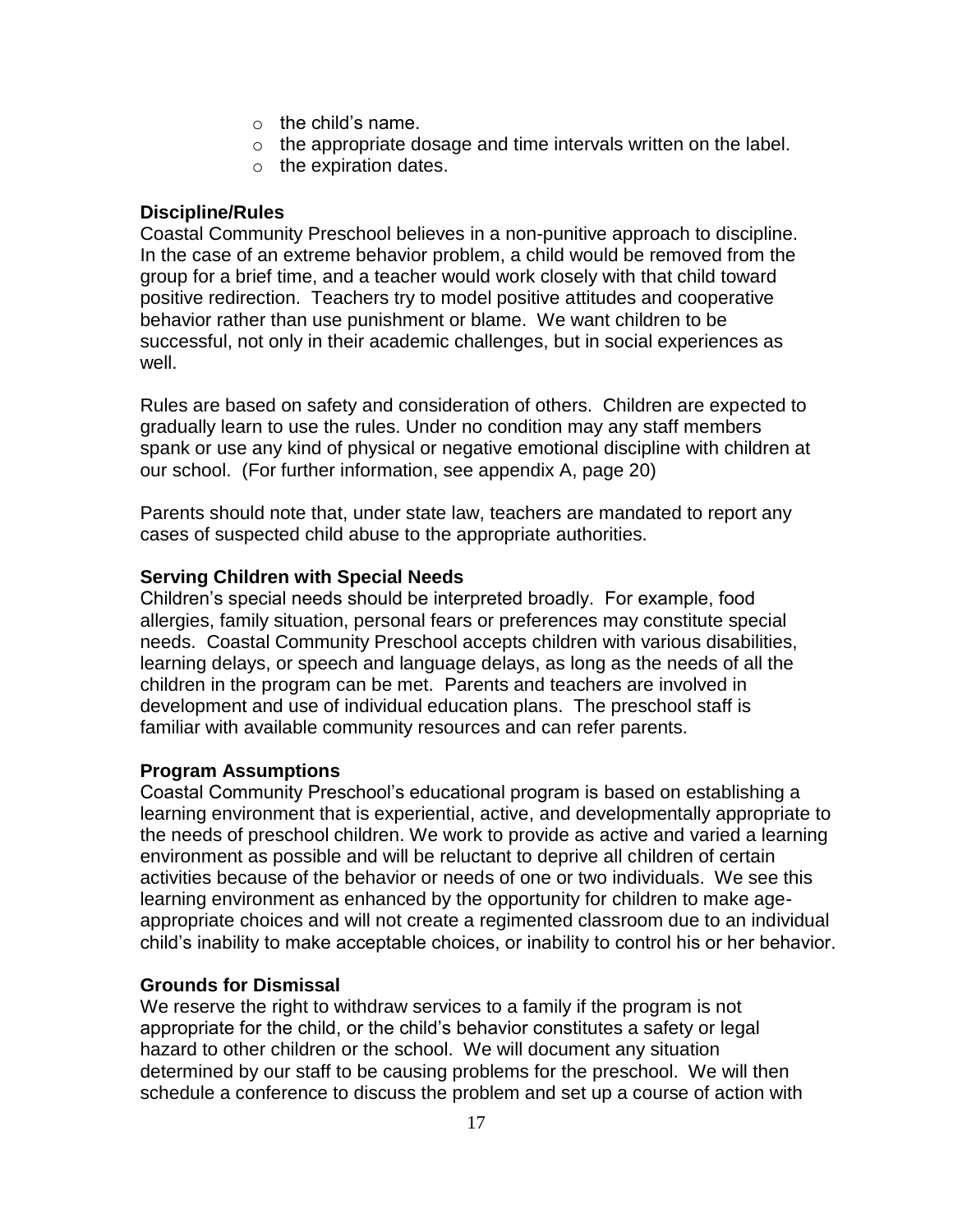a timetable for resolution. However, in an emergency situation, we will take immediate action, with or without documentation or conference, and a service termination will occur.

# **Notice of dismissal may result if**

- A child's behavior creates a need for constant one-on one supervision.
- A child's behavior is consistently disruptive to the group.
- A child's behavior constitutes a safety or legal hazard.
- A child continually acts out aggressively towards other children.
- A parent declines professional help to work on their child's challenging behavior and/or their own parenting skills.
- A child is overwhelmed by large groups, noise, or activity.
- A child has outgrown our program and needs one geared for older children.

# **Other Grounds for Dismissal**

- Continued late payment or non-payment of fees by parent or guardian.
- Inappropriate, aggressive, or threatening behavior one the part of the parent.
- Parent's failure to comply with the School's policies as described throughout this Handbook after being warned.
- Parental behavior causes disruption, distress, or endangerment (boisterous actions or insensitivity to classroom conditions, verbal or physical abuse, intoxication, threats toward children or adults, and so on.).
- Concern for child's safety due to parent intoxication or drugged condition.

Parents should note that, under California state law, teachers are mandated to report any cases of suspected child abuse to the appropriate authorities.

# **Course of Action - Termination**

Teachers consider their role as being partners in helping children to be secure and happy. One of our goals is to help children manage their feelings and behavior while at school.

- **Verbal or written discussion(s**)
- **Formal conference** A Parent/Teacher Action Plan is formulated. The school requests that the family enter into this agreement as our partner with the goal of helping the child manage their feelings and behavior while at school.
- **Notice of Decision to Terminate**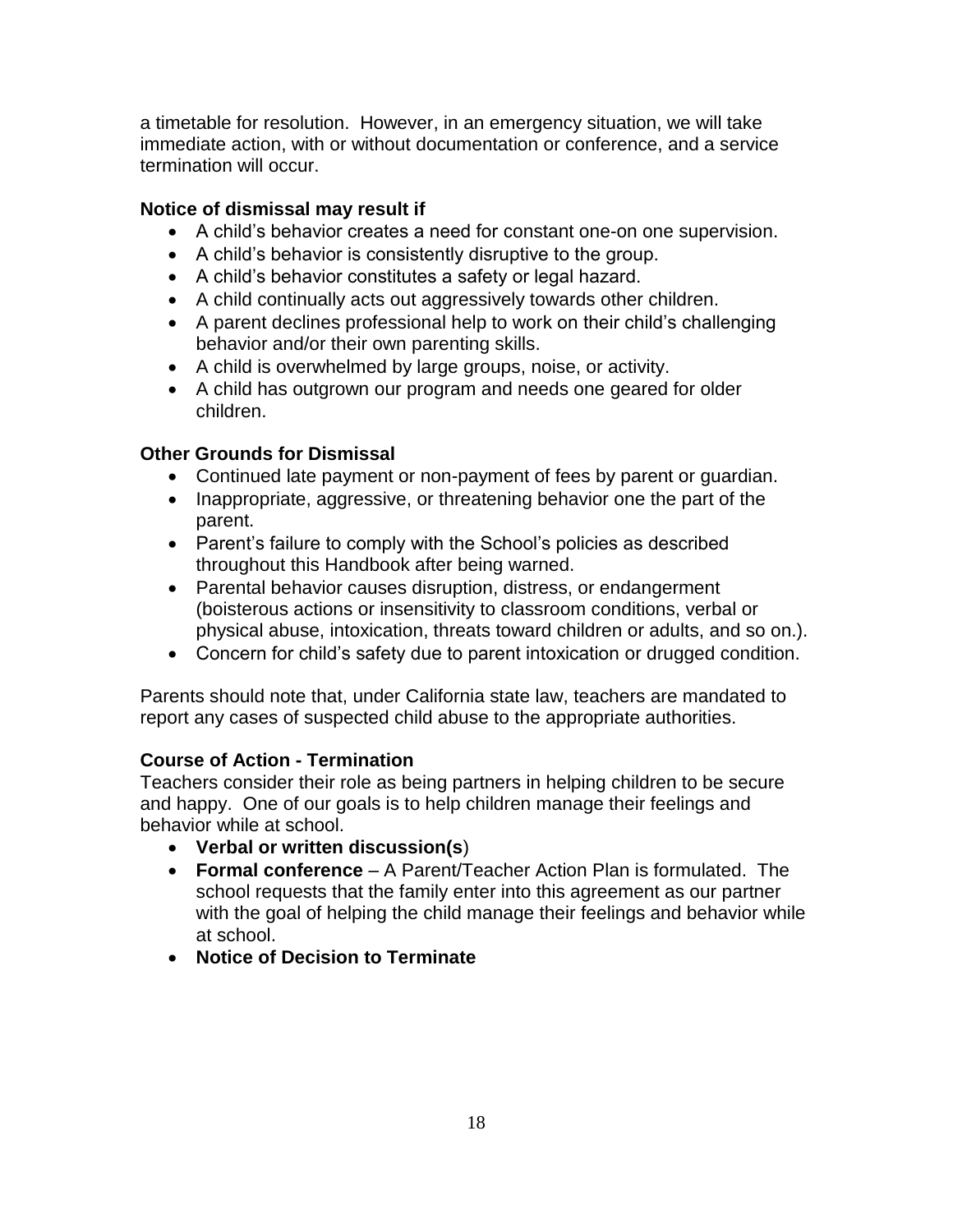#### **Grievance Procedure**

Coastal Community Preschool has established the following grievance procedure to provide each parent/guardian fair and impartial treatment.

#### **Step One – Verbal Discussion and Direct Communication**

If a parent or staff member has a communication difficulty or conflict, ask the parent or staff member to first approach the person with whom they feel there is a problem. Often the matter can be clarified and mutually resolved in this manner. After talking to a teacher or parent, you can talk to the Lead Teacher of that program.

#### **Step Two – Program Director**

If the problem is still not resolved, we ask that the parent go directly to the Program Director and describe the grievance in writing within 3 days. The Program Director will promptly schedule a meeting to provide an opportunity for each party to present his/her case. Within 3 days after that meeting or such a period as is required under the circumstances to thoroughly investigate the matter, the Program Director will provide each party with a verbal or written response to the grievance.

### **Step Three – Board of Directors**

If either party is not satisfied with the decision at the second step, each party will have an additional 3 days to request in writing a personal meeting with a member of the Board of Directors, who will discuss the problem and investigate the basis for the grievance. The Board of Directors will then discuss the issue and provide either a verbal or written decision within 10 working days unless it has been determined that additional time is required under the circumstances. The decision at this step shall be final and conclusive for all parties.

It is the intention of Coastal Community Preschool to be fair and impartial in order to establish the smoothest relationship possible. No Party will be discriminated against or retaliated against, or in any way penalized for using this procedure. It is essential that everyone understand that any issue concerning students, families, or staff be discussed in a private and confidential manner.

It is the goal of CCP to support all families and staff in resolving issues, while respecting individual values, goals, and privacy. We hope that with this process we are able to resolve differences of conflicts with respect and concern for all parties involved. No part of this procedure is intended to create an express or implied agreement that alters the preschool contract.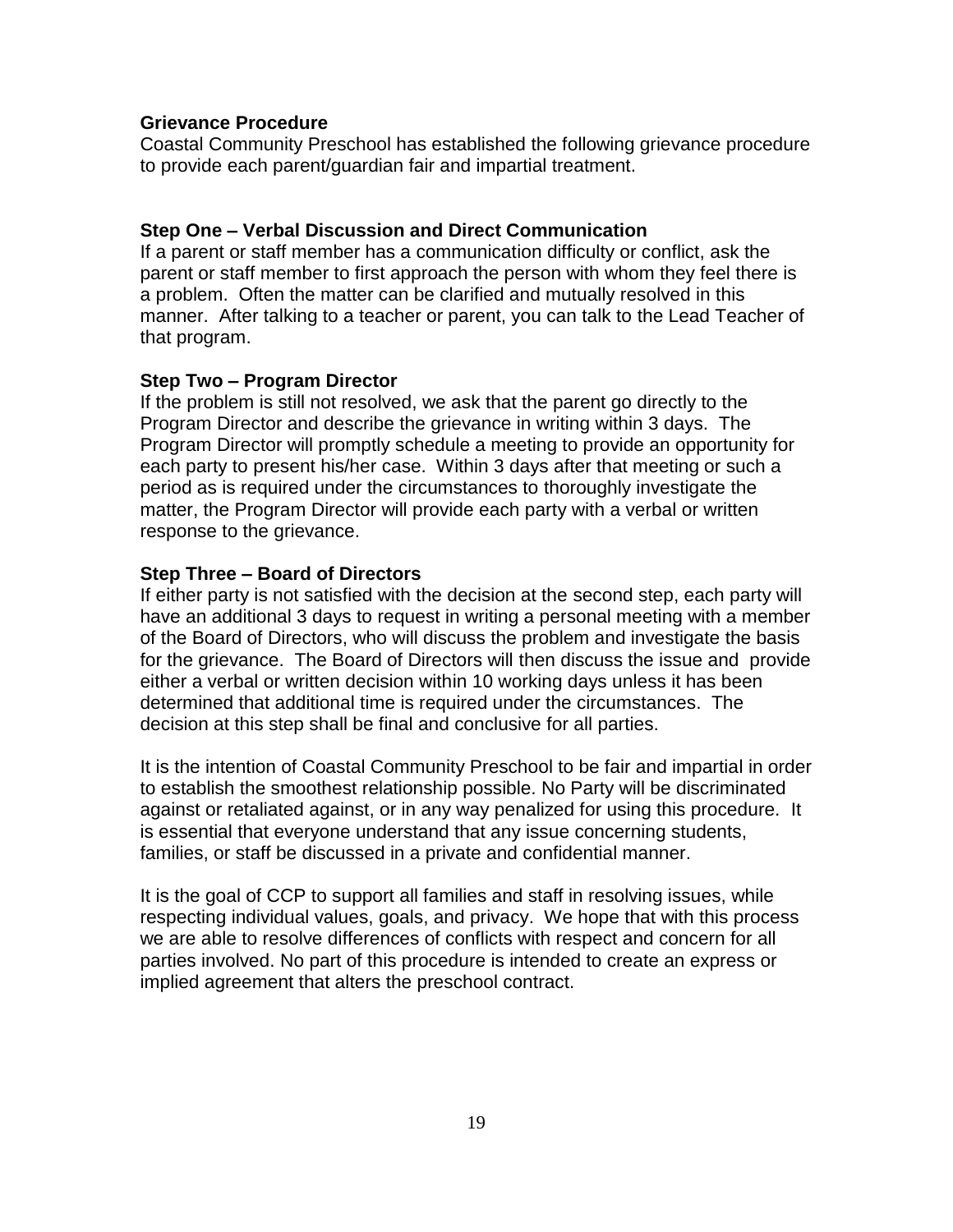#### **Integration Clause and Right to Review**

This Parent Handbook contains the policies and practices at Coastal Community Preschool in effect at the time of publication. All previously issued handbooks and any inconsistent policy statements, or memoranda are suspended.

Coastal Community Preschool reserves the rights to revise, modify, delete, or add to all policies and procedures stated in this handbook or any other document. Any written changes to this handbook will be distributed to parents at least 30 calendar days prior to the effective date.

#### **Contact Information**

Coastal Community Preschool 900 High Street Santa Cruz, CA 95060 Program Director: Stephanie Simmons Administrative Director: Kimberlee Biagini

Office phone and message: 831.462.KIDS (831.462.5437) Fax: 831.421.0765 E-mail: [stephanie@coastalcommunitypreschool.org](mailto:stephanie@coastalcommunitypreschool.org) [kimberlee@coastalcommunitypreschool.org](mailto:kimberlee@coastalcommunitypreschool.org)

### **Federal Tax ID Number: 51-0573359**

#### **Appendices Appendix A - Goals of Discipline**

DISCIPLINE is "training to ensure proper behavior/practice of teaching/enforcing acceptable patterns of behavior."

#### **Helping Children Manage Behavior**

At CCP we believe that a positive approach to discipline can lead to a happy child. Children's good behavior is praised and affirmed. Our curriculum encourages children to behave responsibly. Toward that end, we set ageappropriate rules, expectations, and follow-throughs that are reasonable, related, and respectful.

Our goal in discipline is to guide the behavior of children in such a manner that they will internalize our outward expectations. Therefore, developing the inner controls they need to function as whole and happy individuals is a key point.

We use positive discipline when a child exhibits unacceptable or disruptive behavior or is acting in a way that may be harmful to himself, another child, or a teacher. Teachers use positive discipline methods in a variety of methods.

#### **Positive Discipline methods**

• Disapprove of the behavior, not the child. (I don't like it when you hit.)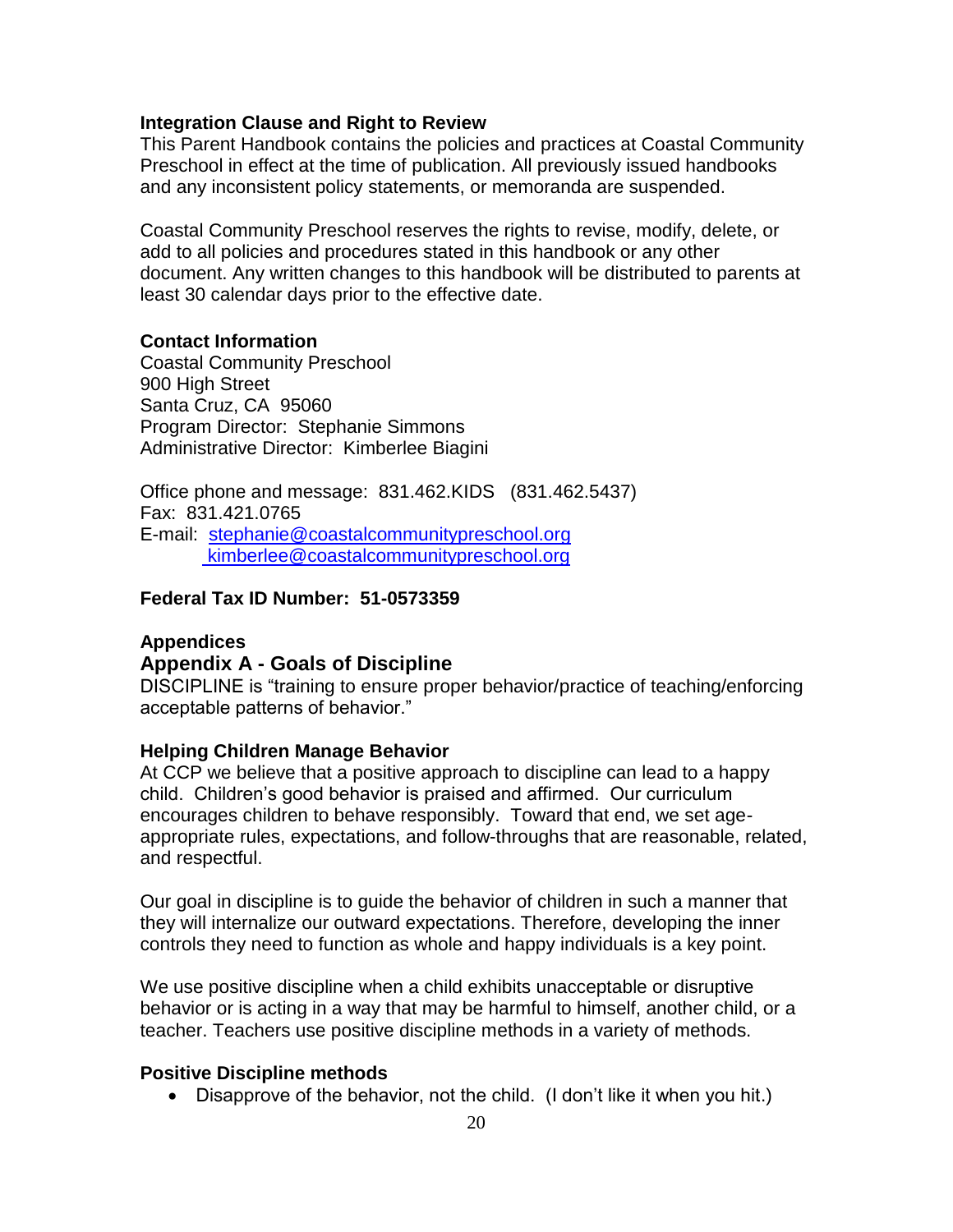- Give the child words for his feelings. (You seem angry.)
- Acknowledge the struggle the child is engaged in. (You really want that bike.)
- Be understanding about his frustration. (It is hard to wait for your turn.)
- Aid children engaged in a struggle to work out a solution. (What do you think we can do about this?)
- Help with a solution (I will set the timer for 2 minutes then it's your turn to ride.)
- Redirect the child to a different activity. (Let's see what is in the science area)
- When a child hits, bites, or pushes another child, we let him know his behavior is not OK. (That hurt Jimmy. It is not OK to hit Jimmy. You need to use your words.)
- We give the injured child words for his feelings .(You can tell Jose you are angry)
- We stop the behavior. (I won't let you hurt Jimmy.)
- Help calm the child. (I will stay with you until you are calm.)
- Ask parents to develop consistent responses to behaviors at home and school.
- Call parent to pick up child when behavior is unmanageable.

The environment will be analyzed daily to find every possible way to prevent misbehaviors from occurring. This includes making sure the environment supports children's differing abilities and interests, the schedule of the day minimizes demands on the children, and guidelines have been established that are fair, consistent, and reasonable for preschool age children. Additionally, teachers examine their own styles, attitudes, and actions to make sure they are not inadvertently contributing to power struggles with the children and fueling occurrences of inappropriate behavior.

If prevention techniques are ineffective, the teaching staff will look at what discipline method would be most effective in the given situation. Though not all inappropriate behavior can or should be ignored, ones that simply annoy rather than harm can be handled best by ignoring the unacceptable behavior. If behavior is potentially dangerous or destructive, the child will be redirected or given a replacement activity.

If redirection is unsuccessful, the child will be given a consequence that logically follows their actions and is reasonable, related, and respectful. This should be phrased positively and rely on the child's problem-solving skills. The child will be directed to a logical consequence with sound reasoning behind it. By doing this, teachers are modeling respectful behavior and encouraging the same from the children. Through this action-consequence process, children develop a sense of responsibility for their actions while strengthening their decision-making skills.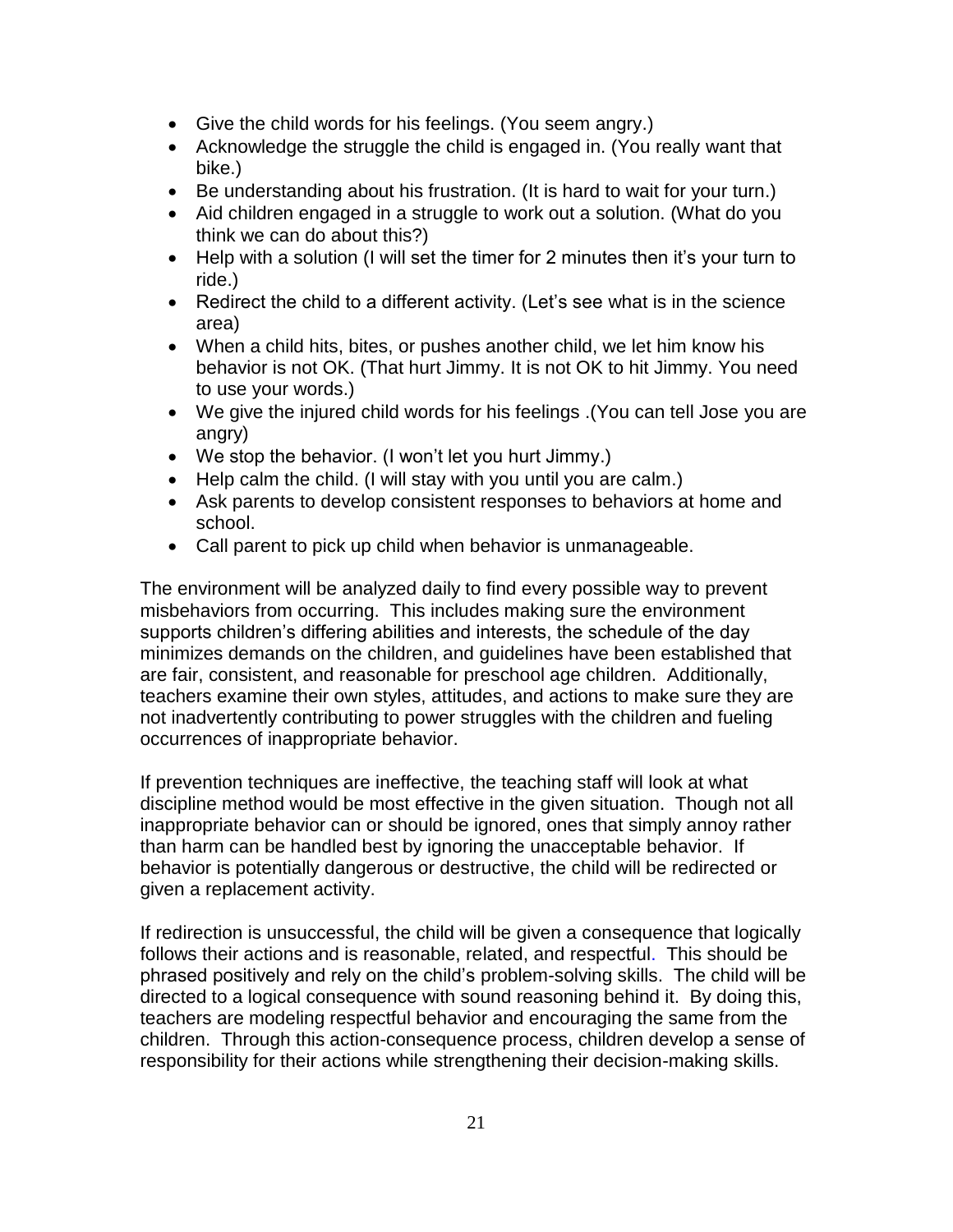Removal from the situation is most effective in situations where a child has lost control and is unable to reason. Therefore, it is only used as a last resort when other methods have failed. It is also appropriate for an aggressive child to gain self-control away from other children. The following principles will be observed for removal to be a positive learning experience leading to self-discipline:

- Removal IS NOT punishment. Children will not be threatened with or fearful of being removed from their work environment.
- Removal will not be humiliating. Consequently, there is not a predetermined place. Instead, the teacher takes the child to a comfortable location away from, but within view of other children, and remains with the child to assist them in gaining self-control. The child can choose to sit, stand, lay down, whatever is most comfortable for the child. This is not the time to get into a power struggle with the child.

Children are not left without an adult. This separation is not a punishment but a time to calm down and learn from what they have just experienced. They need adult guidance to know what behavior is expected in the future and feel the adult's confidence that they will use better judgment when they return to the group. The adult will reassure the child that they will be with them when they go back with the group and assist them in maintaining self-control.

The removal from the activity will last as long as the child feels is needed to calm down. If children underestimate the length of time they need, they can be asked to try to calm down again away from the other children.

The time for the adult and the child to talk about feelings and actions is after the child has calmed down. An adult's presence can help calm an angry child and it is only after calm has been restored, that the discussion will it be productive. When the child is ready to rejoin the group, the adult will help the child become involved in a play situation with other children so that the child can have a successful play experience immediately after the removal from the group. At this point, it is imperative that the adult express confidence in the child's ability to play appropriately.

**Progress may be slow. It takes time for children to understand self-control instead of adult-imposed punishment.** We will remain consistent. Helping children learn to control themselves takes time. It is an essential skill that allows them to grow into independent and caring people.

# **Discipline Practices we do NOT Use**

- We do not use corporal punishment.
- We do not humiliate, intimidate, shame, embarrass, or threaten.
- We do not use any action of a punitive nature that would interfere with daily routines such as eating, napping, or toileting.
- We do not physically restrain children with our bodies, only with our hands.
- We do not isolate children by themselves.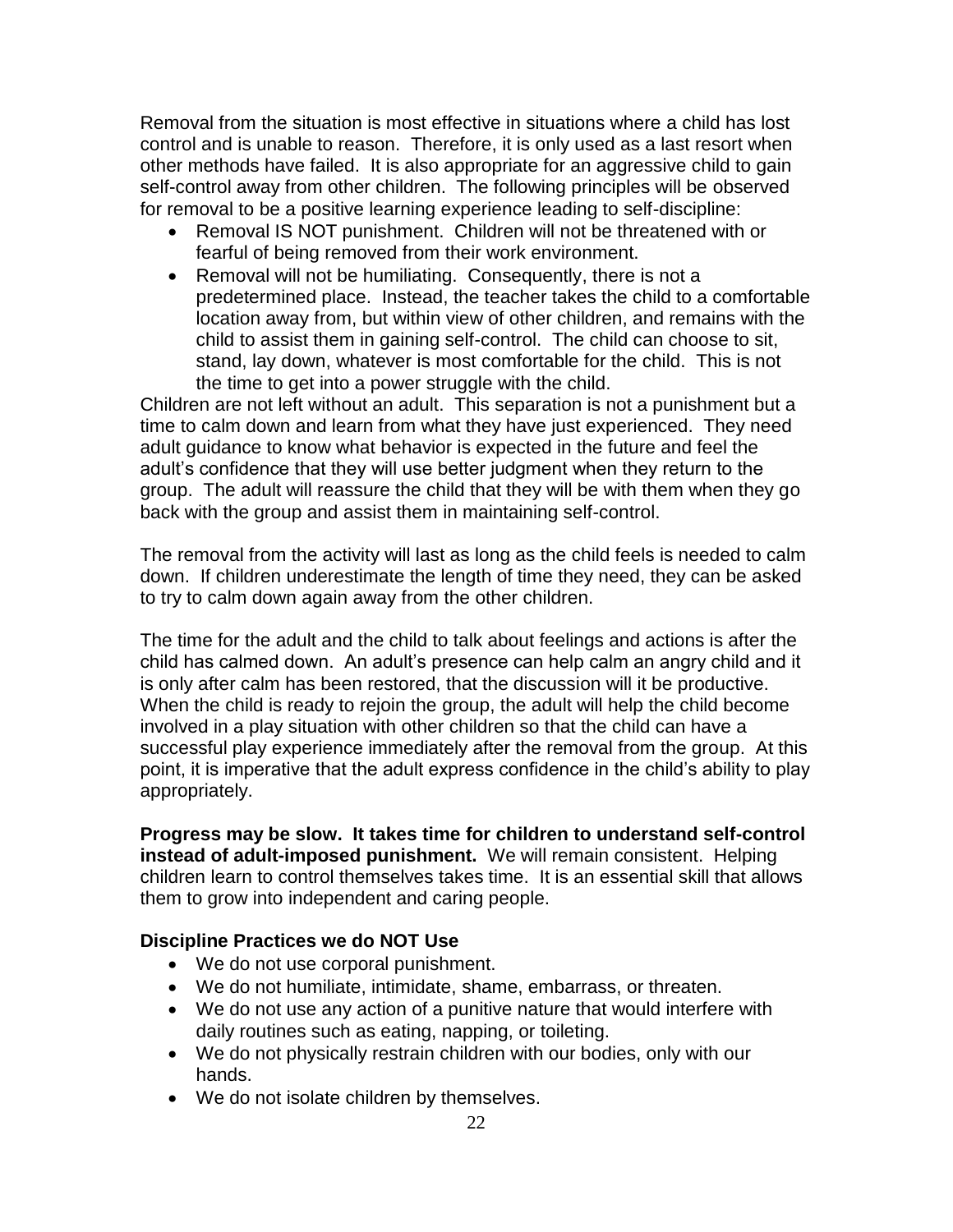Our primary goal upon enrollment is to ensure that our program is an appropriate placement for your child. In order for the program to accommodate the wellbeing, mixed schedules, and diverse needs of the families we serve, all enrolled children must be able to function well in a stimulating, age appropriate environment and curriculum.

# **Appendix B**

# **Social Media Policy and Procedures**

Coastal Community Preschool (CCP) recognizes the increasing use of online social media networks of all kinds and acknowledges that these media can be used to benefit the Preschool in a variety of ways. When well managed and respected, social networking sites (social media) can bring a community closer together and allow for more interaction between teachers, parents, and the community. An online presence for the preschool in the form of the website, a Facebook page, Twitter, or other can provide a place to promote the school, communicate with the staff and families, advertise events and fundraisers, and recruit new families for the school. When used with care, these are great avenues of communication for us all.

With all of this in mind and wanting to use social media to benefit the school in a very positive manner, Coastal Community Preschool (CCP) has adopted a social media use policy to clarify how to use these digital tools in the best possible manner for the school, its staff, the parents, and the children.

The Coastal Community Preschool Social Media Policy applies to the CCP Board of Directors, committee members, staff, students, families, and volunteers. In addition, it also applies to people outside of the Preschool who might be posting material linked to the preschool on social media sites.

#### **Legal and Policy Basis**

Information posted to social media sites must adhere to any legislation in force at the time. Particular attention must be paid to the following:

- Copyright and Related Rights Acts 2000, 2004, and 2007.
- Data Protection Acts 1988 and 2003.
- The Child Trafficking and Pornography Acts 1998 and 2004.
- Defamation Act 2009.
- Prohibition of Incitement to Hatred Act 1998; and
- Any other legislation enacted in this area.

#### **Policy**

Coastal Community Preschool shall allow staff time to administer and manage member only blogs, private Facebook groups for classrooms, and a limited public business profile for the Preschool. One staff member will be designated and given staff time to serve as the social media manager for the website and any Preschool presence on the internet, helping to promote the school in a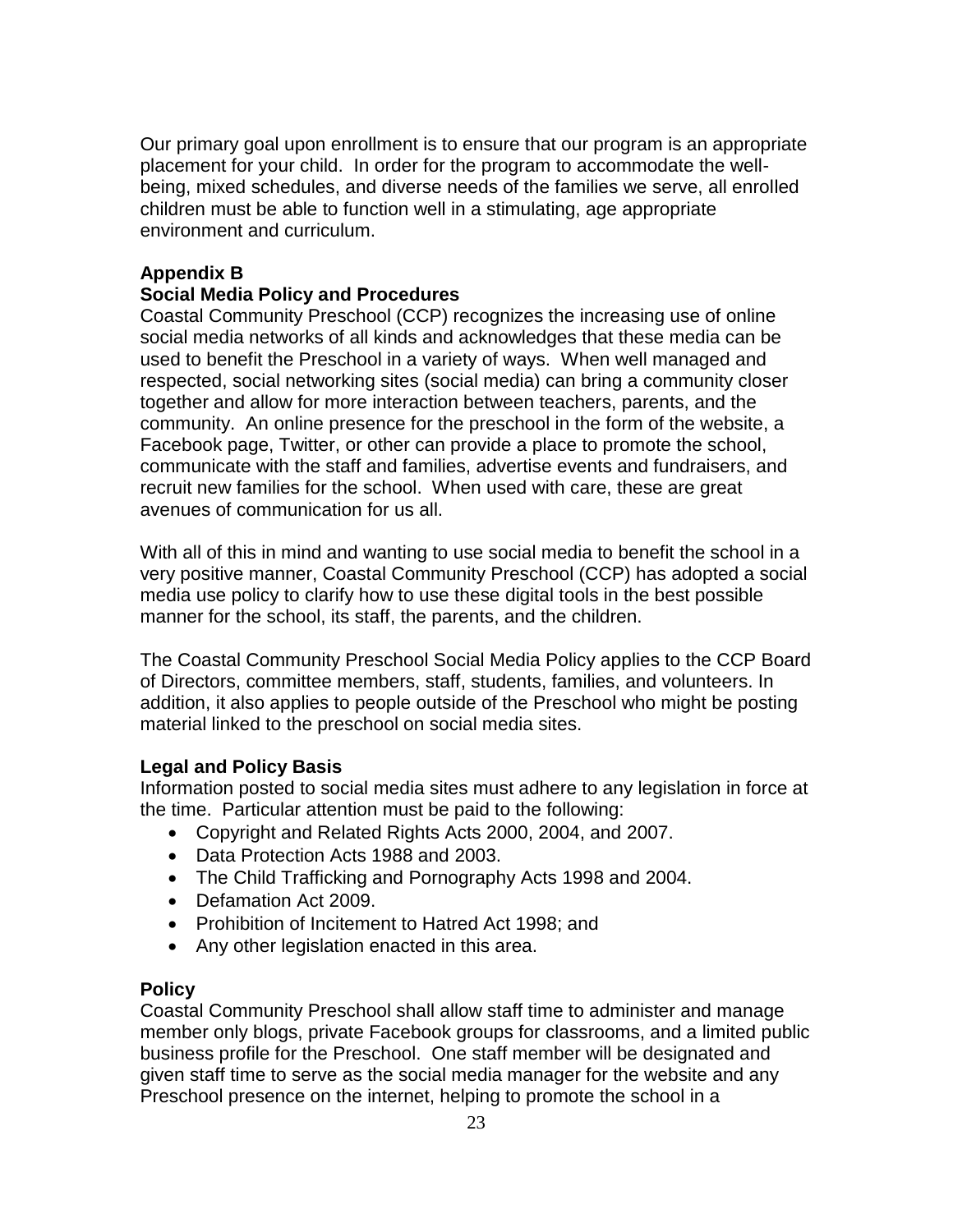professional manner. All comments and posts will be individually approved by the social media manager to ensure confidentiality and appropriateness within the social media and best practice guidelines.

# **Best Practice Guidelines**

Any CCP community member posting material to a social media site shall follow these Best Practice Guidelines.

- Think twice before posting; privacy does not exist on the internet. Consider how the post will reflect on the poster and the Preschool. Search engines can often find material years after it is posted, and comments can be forwarded and copied. If you would not say it in a conference or to a member of the media, consider whether you should post it online.
- Get the facts before posting them. Try to be honest and accurate when posting information or news, and if there is an error, correct it quickly.
- Review the content for grammatical and spelling errors, especially when posting on behalf of the Preschool in any capacity.
- Understand that content contributed to a social media site could encourage comments or discussion of opposing ideas and responses should be considered carefully in light of how they might reflect on the poster and the CCP community.
- Be very aware that a presence on social media sites is, or can be, made available to the general public, including prospective families, current families, colleagues, and peers. Be sure that the post will not alienate, harm, or provoke any of these groups.
- On personal sites, identify your views as your own when commenting as a CCP community member, making it clear that the views expressed are not necessarily those of the Preschool.

# **Photography**

Photographs posted on social media sites easily can be appropriated by visitors. Always consider your professional image in photos. All parents have the opportunity to sign the photo approval form or the opt-out of photos form. The teachers will be provided with a list of families who do not want photos taken or posted online and will adhere to their requests. When in doubt, always ask for the parents' permission to post a picture. If you want to share a photo when the family is unavailable for permission, use a photo editing tool to blur their faces to respect their privacy.

Coastal Community Preschool will periodically post photos on Snapfish.com or a similar password-protected site and email the link to the families. The Preschool will not post any photos of a child unless the parents have signed the permission sheet, which is included in the enrollment packet.

The CCP Board of Directors, committee members, staff, students, families, and Volunteers (the CCP community) shall not